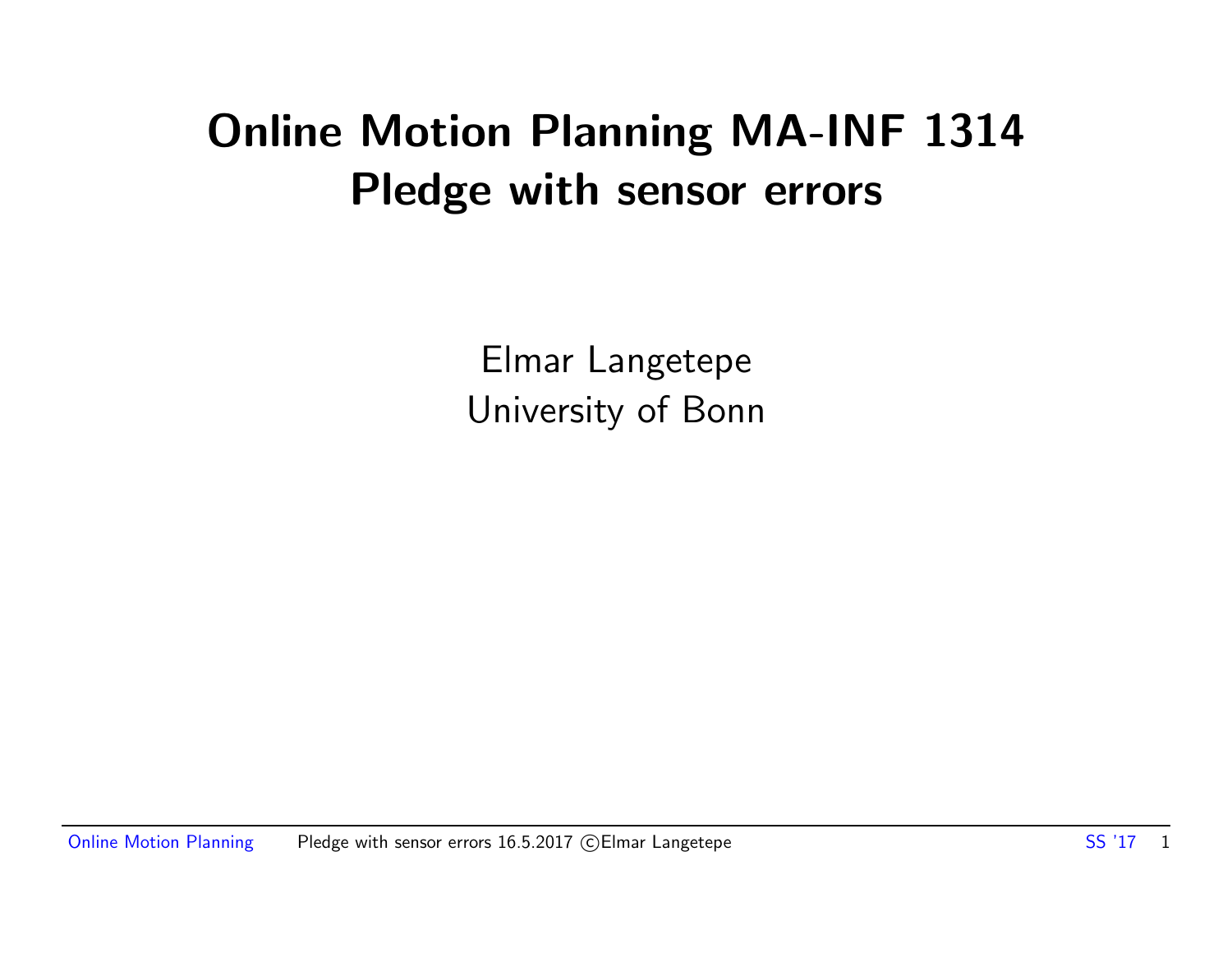# Graph-exploration

- Labyrinths, grid-graphs, gridpolygons, general graphs
- Graph-exploration: DFS and LB of 2
- Gridpolygons: Simple/general
- SmartDFS  $\frac{4}{3}$ , LB  $\frac{7}{6}$
- STC Alg.  $|C| + |B|$
- Tether/Accumulator/Depth variants:  $\Theta(|E| + |V|/\alpha)$
- Marker Algorithm
- Online TSP for planar graphs!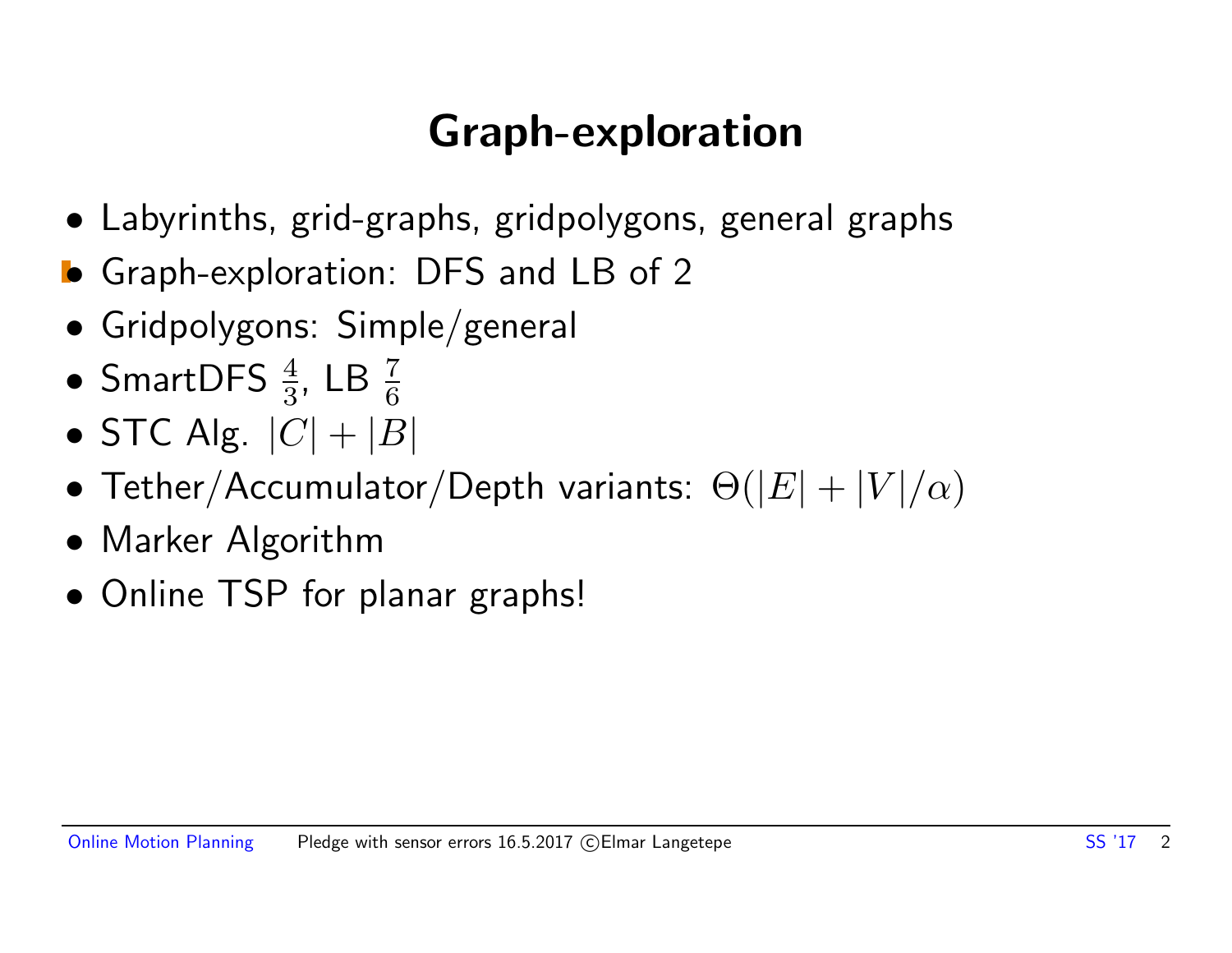## Rep.: Shortcut algorithm

- Online DFS, boundary edge  $(x, y)$  blocks boundary edge  $(v, w)$
- 1.  $|xy| < |vw|$  and 2.  $d_G(v, x) + |xy| < (1 + \delta)|vw|$
- Later: You eventually move from  $y$  over  $x$  to  $v!$

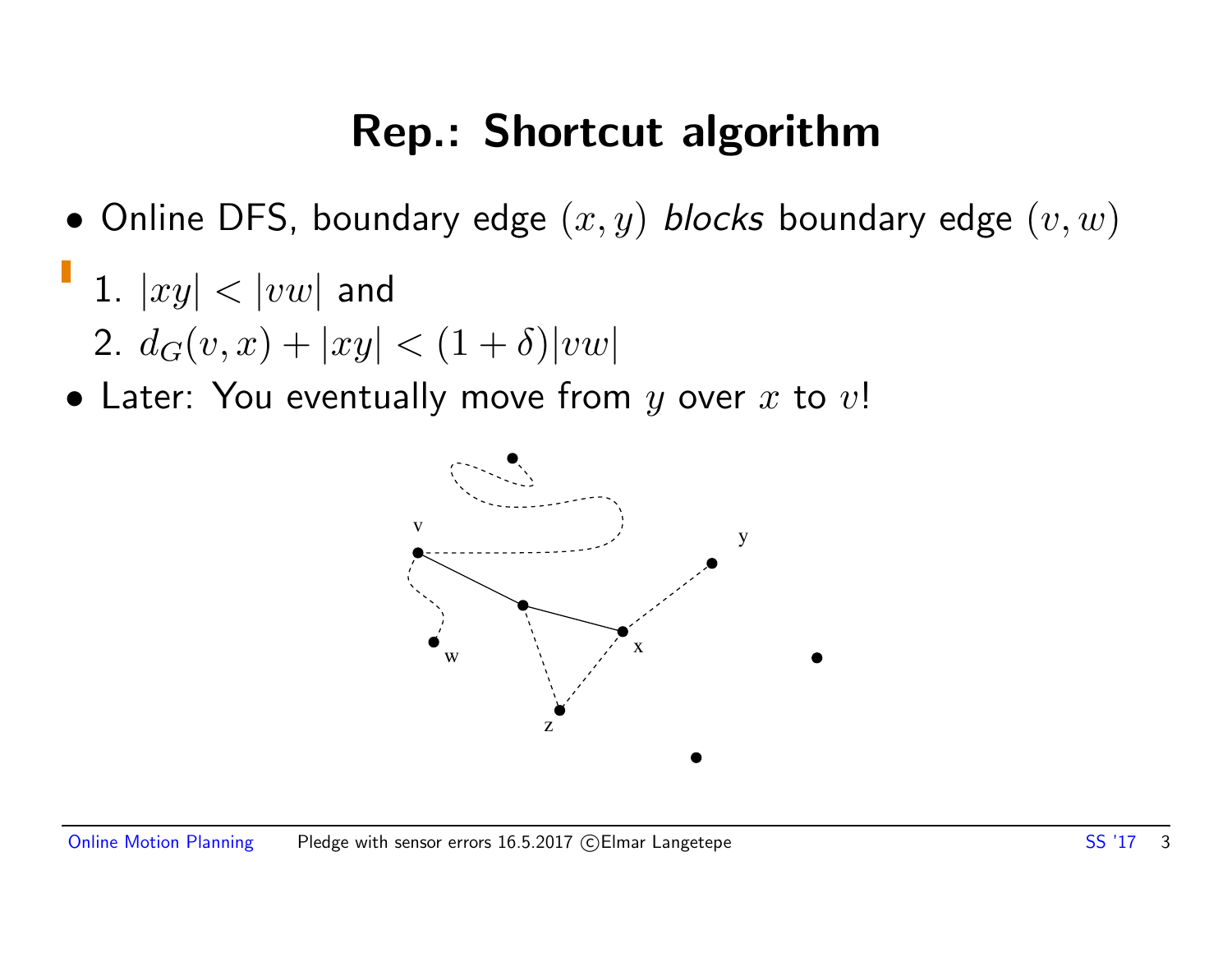# Rep.: Shortcut algorithm

- Shortcut non-blocked boundary edge  $(x, y)$ , charge edge  $(x, y)$
- Blocked edge  $(v, w)$  becomes unblocked by visit of y
- Build jump edge  $j(y, w)$  of length  $d_G(v, w) < (2 + \delta)|vw|$ , if visited, charge  $(v, w)$

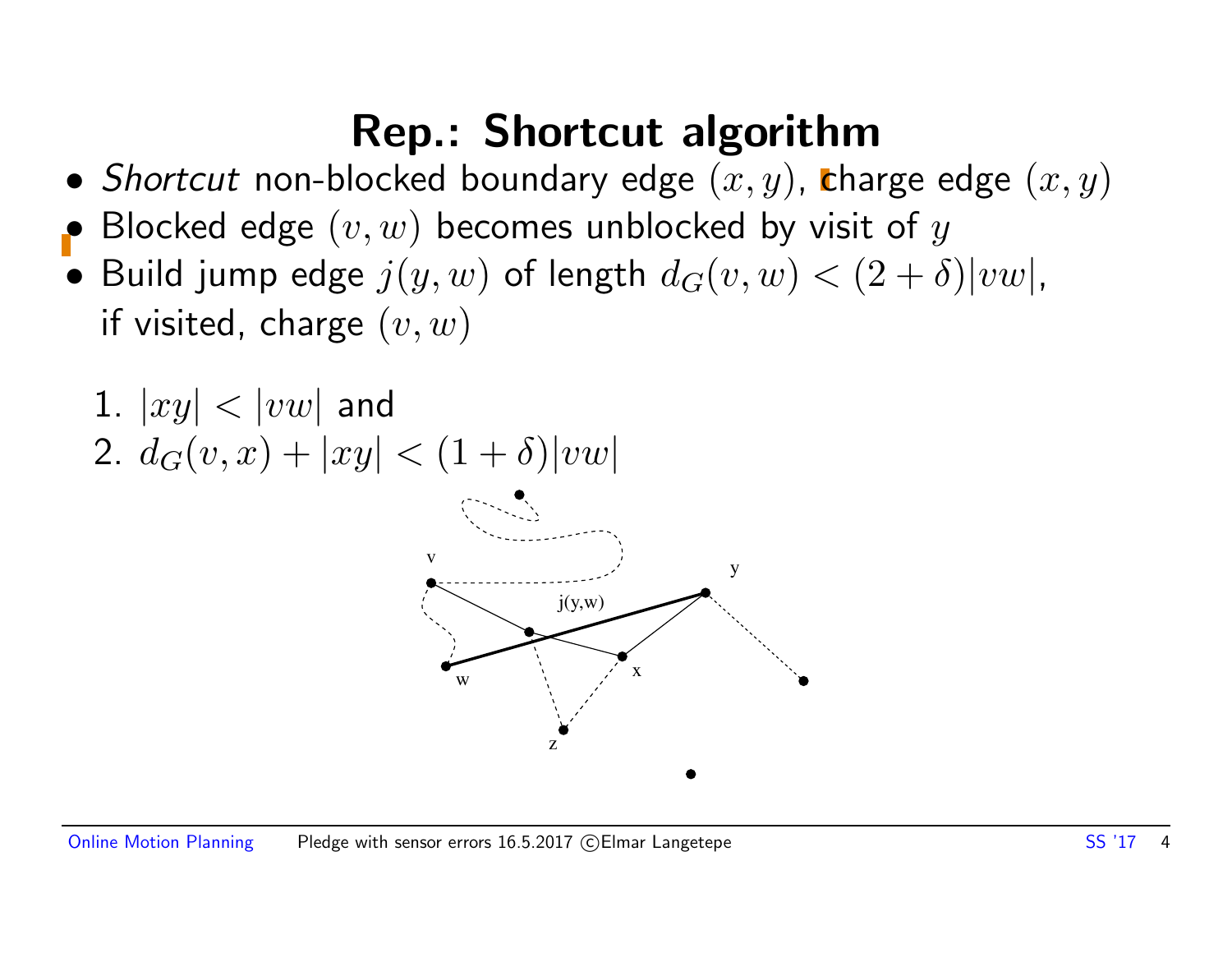# Rep: Pseudocode: Shortcut(x, y,  $G$ )

Traveling from  $x$ , we have visited  $y$  for the first time for all Boundary edges  $(v, w)$  do

> if Visiting y caused  $Block((v, w))$  to become empty then Build jump edge  $j(y, w)$ , append jump edge on  $Incident(y)$  and  $Incident(w)$

end if

end for

```
for all Edges (y, z) \in Incident(y) do
      if z is boundary vertex and (y, z) shortcut then
             Traverse the egde (y, z); Shortcut(y, z, G)else if z is boundary vertex and (y, z) is jump edge then
             Move to z along the shortest known path; Shortcut(y, z, G)
      end if
end for
```
Return to  $x$  along the shortest known path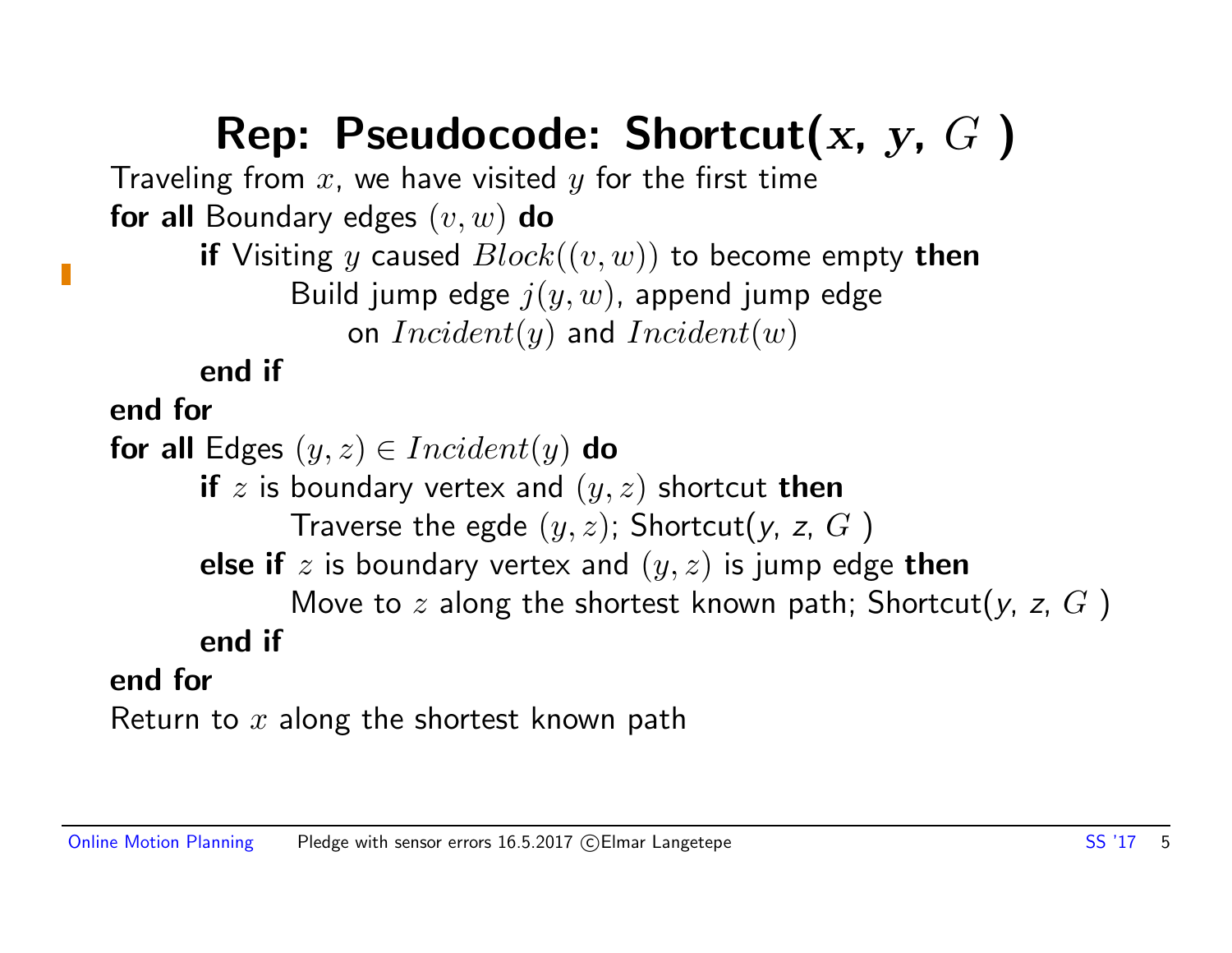# Rep: Shortcut algorithm/Analysis

**Theorem:** For planar graphs the above Shortcut algorithm is 16-competitive. Proof:

- Charged edges! Shortcuts, jump edges, set  $P$
- $2(2 + \delta)|P|$  in total! Factor 2 DFS forth and back!
- MST of G,  $|OPT| \geq |MST|$
- Show  $|P| \leq (1+2/\delta)|MST|$
- $2(2+\delta)|P| \leq 2(2+\delta)(1+2/\delta)|MST| \leq 2(2+\delta)(1+2/\delta)|OPT|$
- Minimize  $2(2 + \delta)(1 + 2/\delta)$ ,  $\delta = 2$ , 16!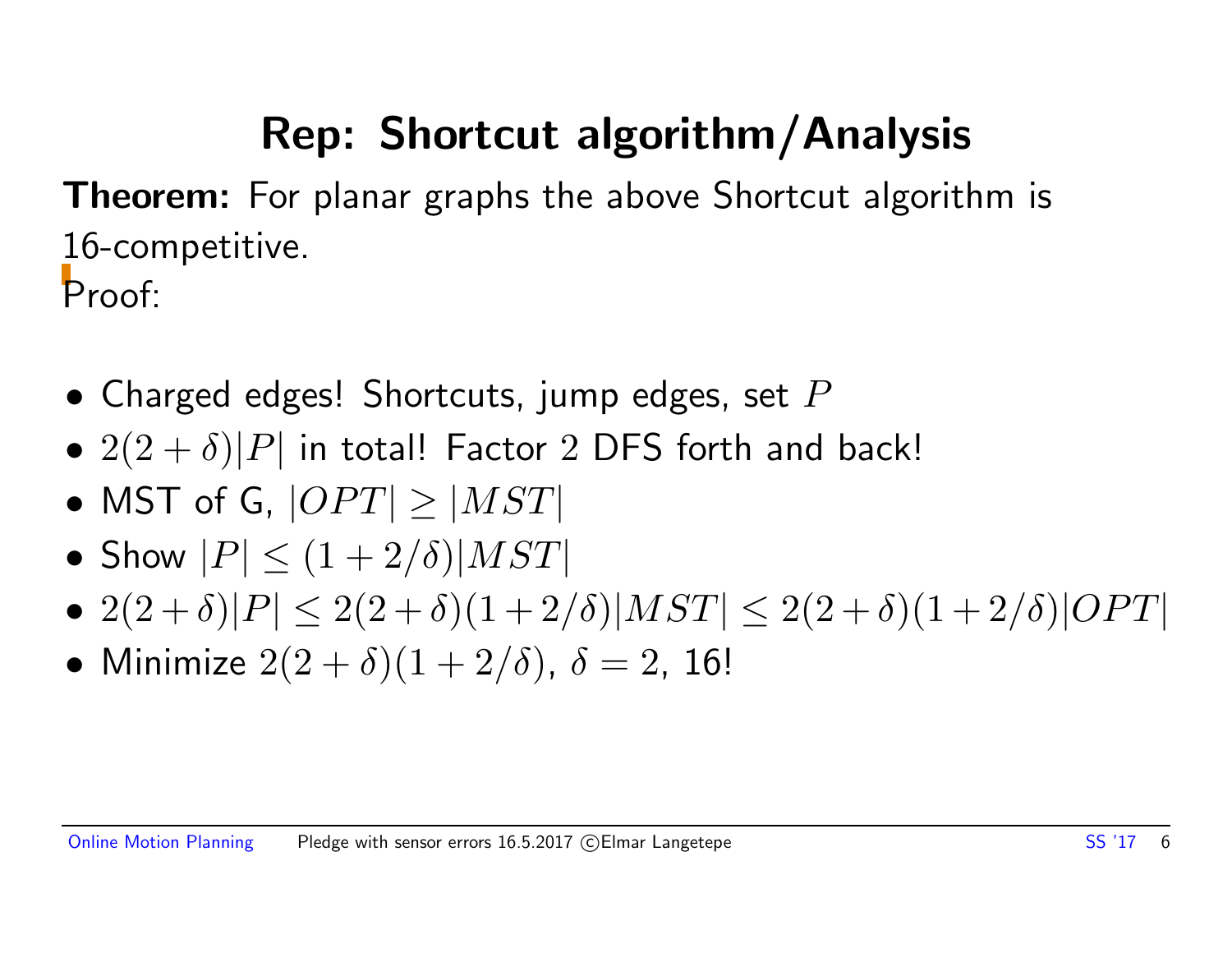# Rep.: Shortcut algorithm/Analysis

- Proof:  $|P| \leq (1+2/\delta)|MST|$
- Show:  $|C| \leq |R|/\delta$ ,  $C = MST \setminus P$
- Open the ring accordingly
- Process chords from *inside* to outside, budget  $|R|$

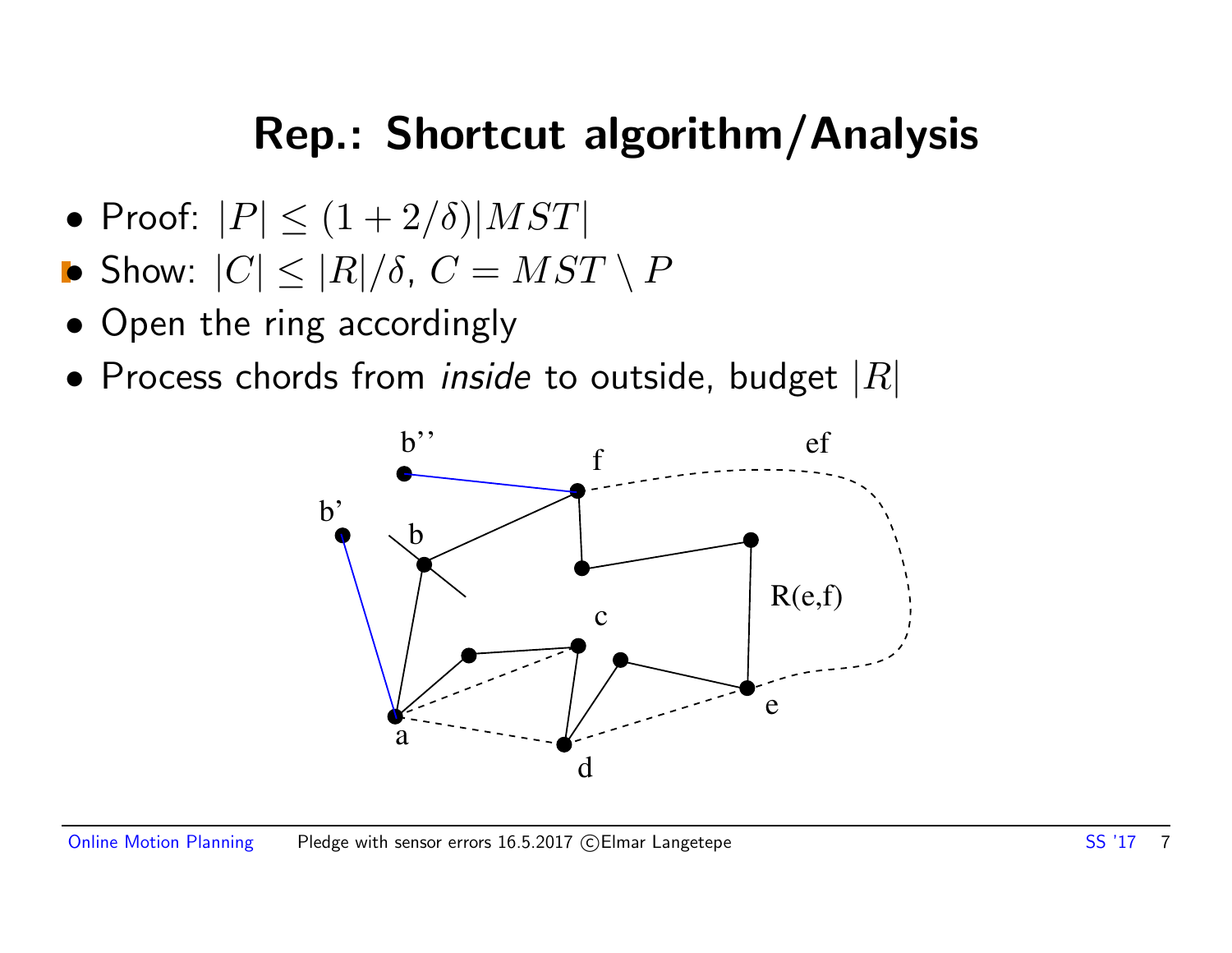# Rep.: Pledge Algorithmus

- Point-shaped agent/touch sensor
- Modi: Follow wall, follow a direction (exact)
- Single angluar counter

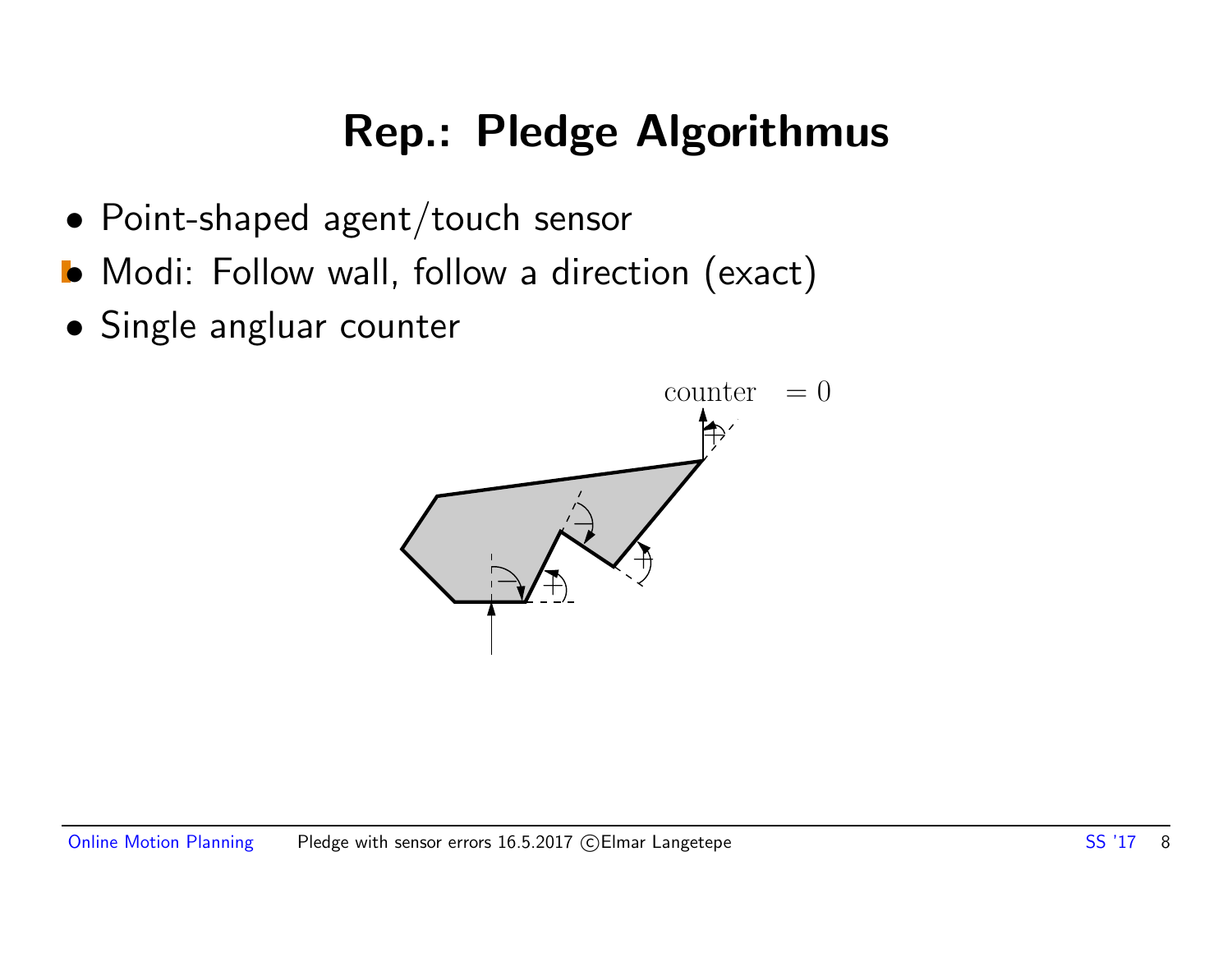# Rep.: Pledge Algorithmus

- 1. Move into starting direction  $\varphi$ , until the agent hits an obstacle.
- 2. Rotate (right-turn) and follow the wall by Left-Hand-Rule.
- 3. Sum up the rotational angles until total total angular counter gets zero, then  $GOTO(1).$

Possible errors: Counting angular rotations, hold the direction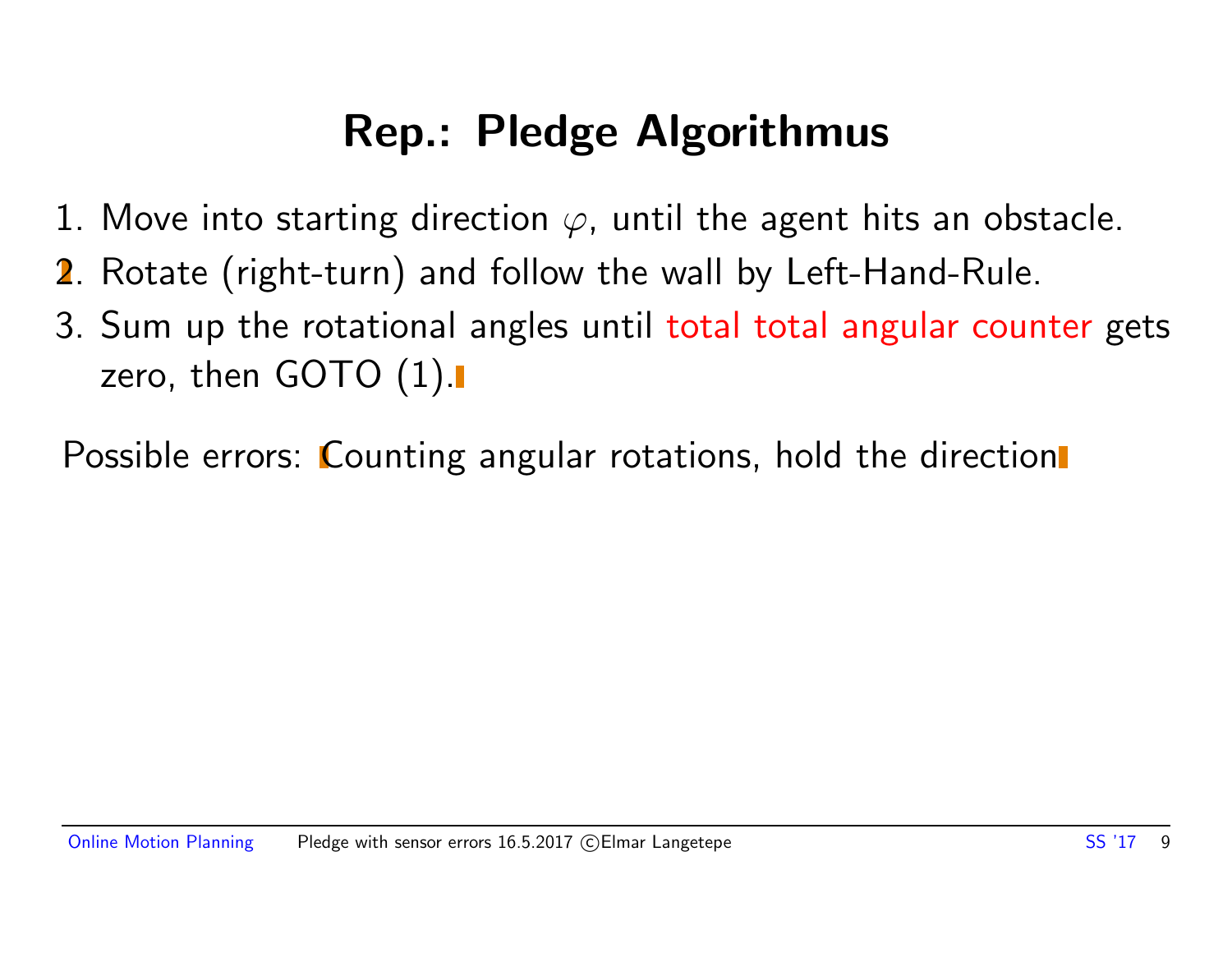## Rep: Correctness error-free pledge

- Lemma Angular counter is never positive.
- **Lemma** In case of failure: Finite path  $\Pi_{\circ}$  is repeated again and again.
- Lemma In case of failure:  $\Pi_{\circ}$  has no self-intersections.
- Theorem Pledge finds an exit, if there is an exit.

 $\Pi_{\circ}$  cw-order, Left-Hand-Rule, enclosed!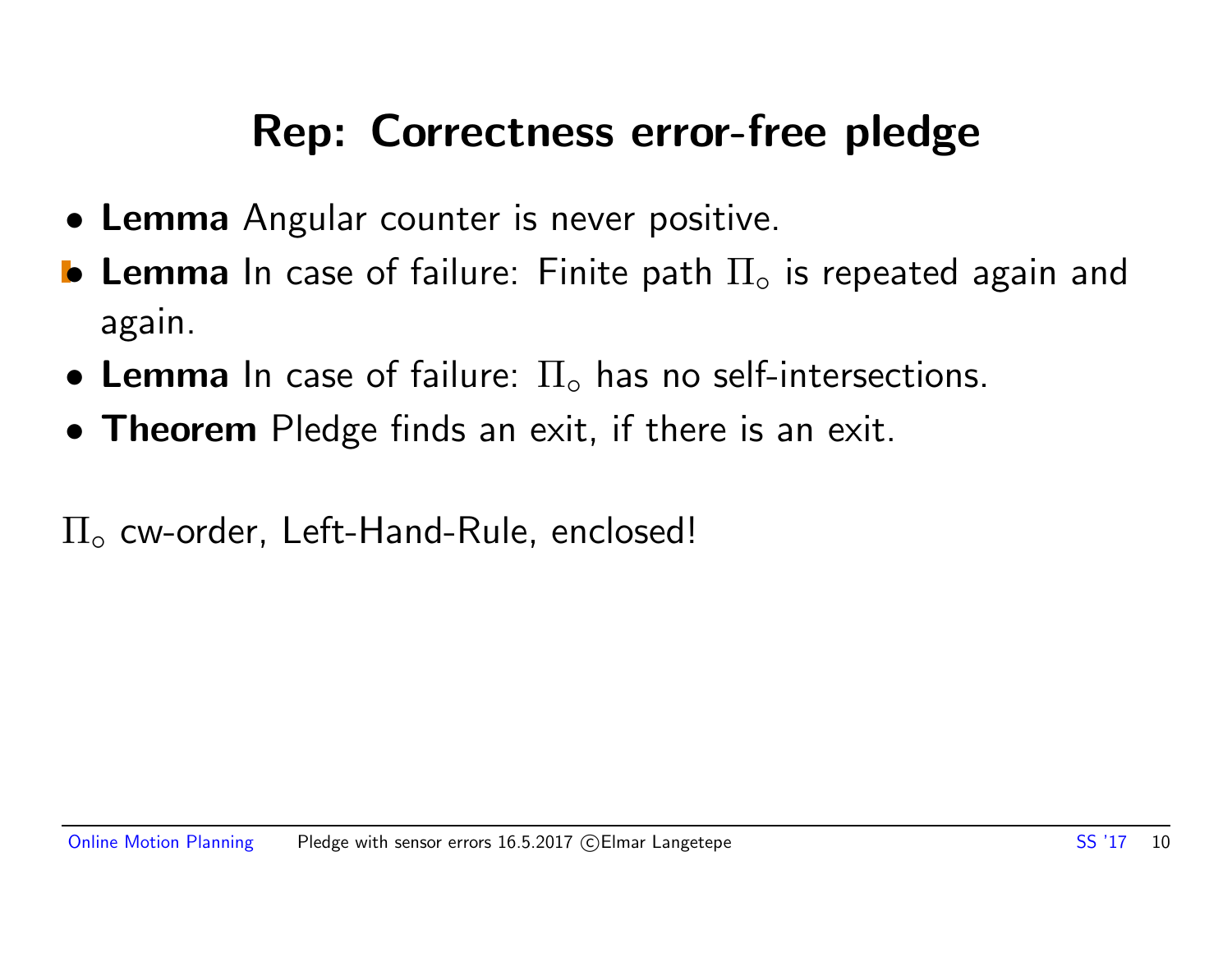# Pledge algorithm with sensor errors

- Possible errors?
- Left-Hand-Rule, stable! I
- Counting rotational angles!  $\blacksquare$
- Hold the direction in the free space!  $\blacksquare$
- For example: Compass!  $\blacksquare$
- Full turns ok, but not precisely!  $\blacksquare$
- Leave the obstacle slightly too early or too late!
- The main direction can be hold!
- Still correct?

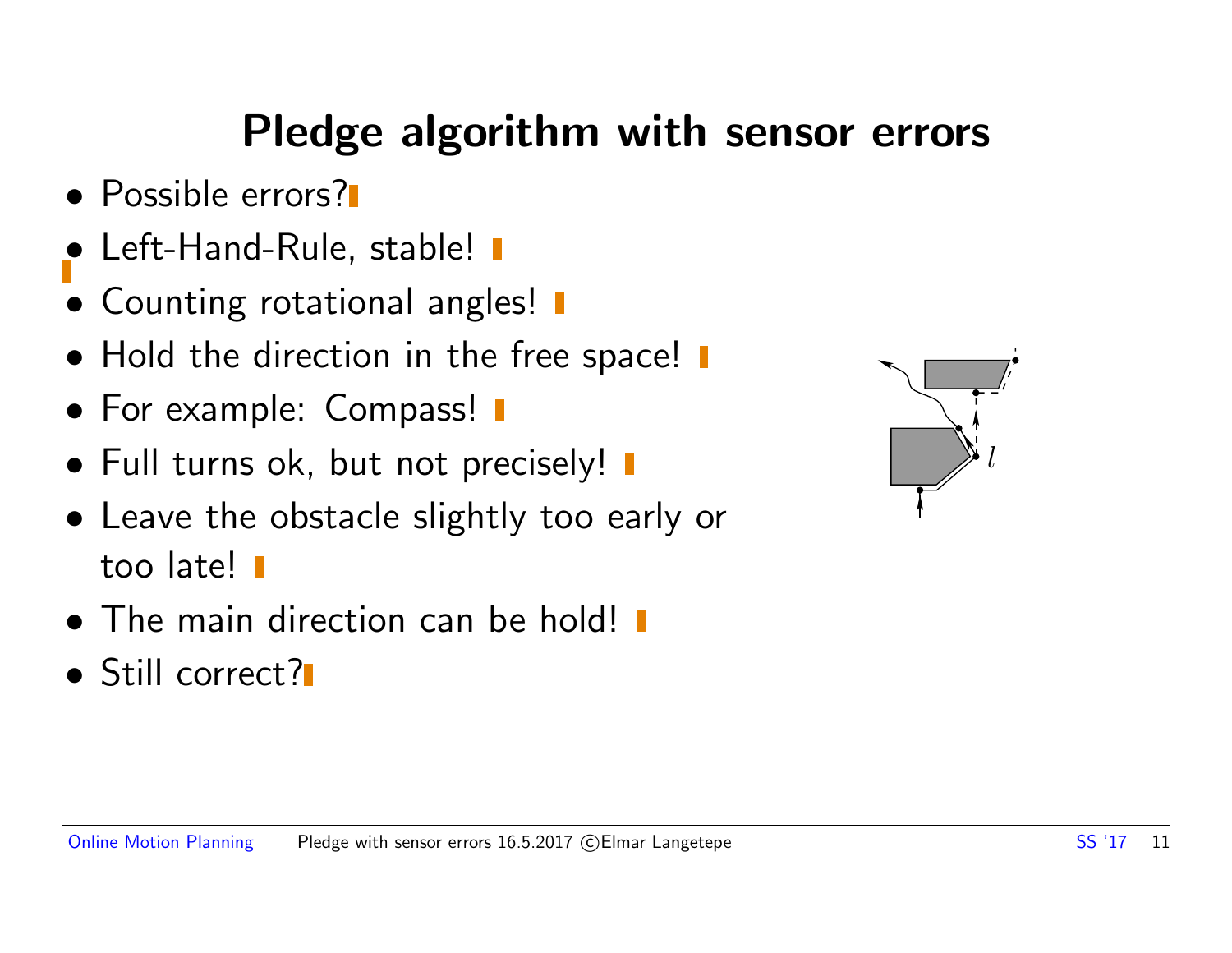# Notation/Model

- Curves of the work-space  $\blacksquare$
- Turning angle, position (ref. point):  $C(t) = (P(t), \varphi(t))$ with  $P(t) = (X(t), Y(t))$
- For simplicity: point-shaped agent
- $\bullet$  Hit-Point obstacle:  $h_i$
- $\bullet$  Leave-Point obstacle:  $l_i$
- Boundary:  $C_{\text{half}}$ , Free-Space:  $C_{\text{free}}$

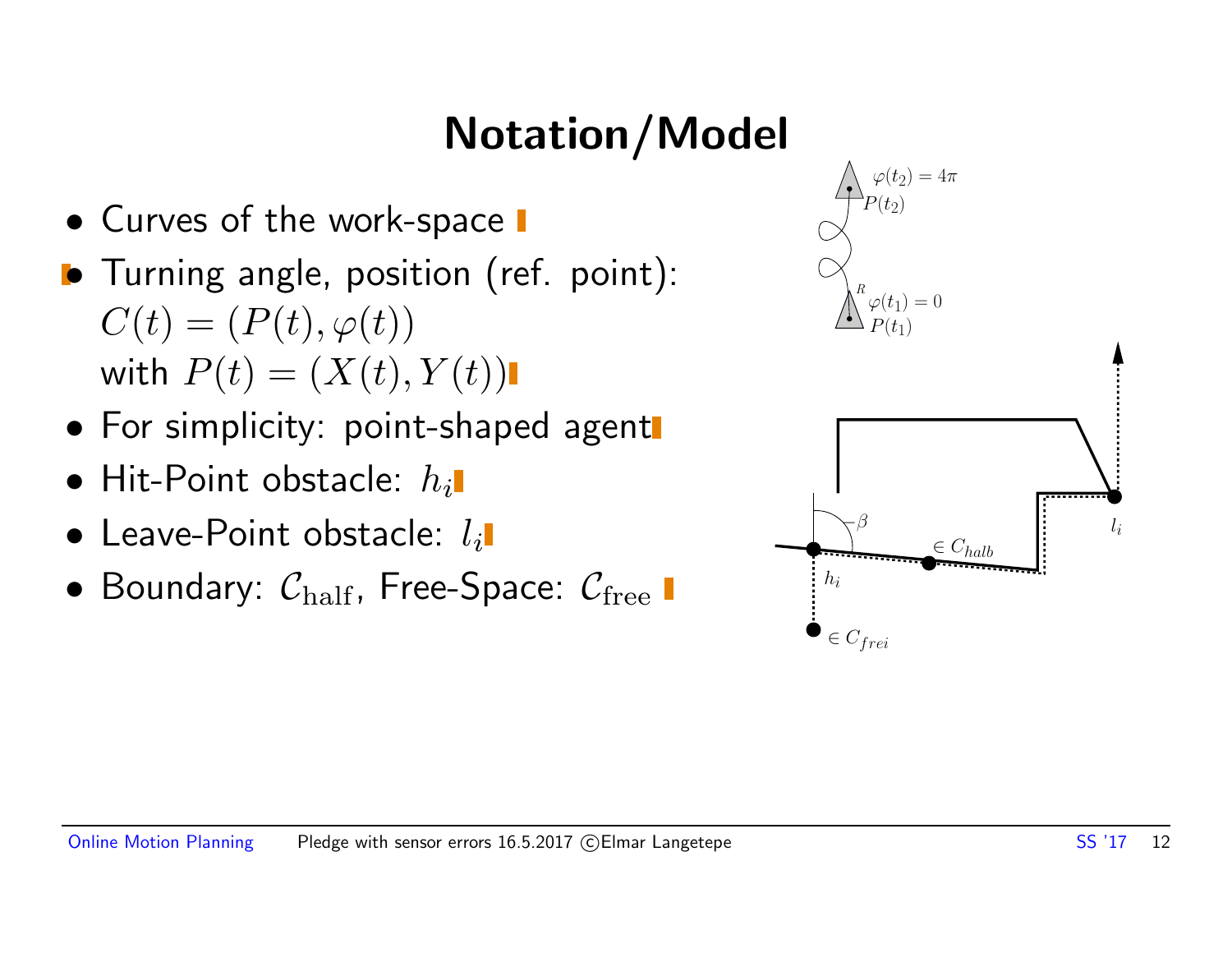- Avoid infinite loop  $\blacksquare$
- **•** Leave into free space: Extreme direction error
- Or small errors sum up to large error
- Infinite loops!
- Condition: Leave direction has to be globally stable!  $\blacksquare$

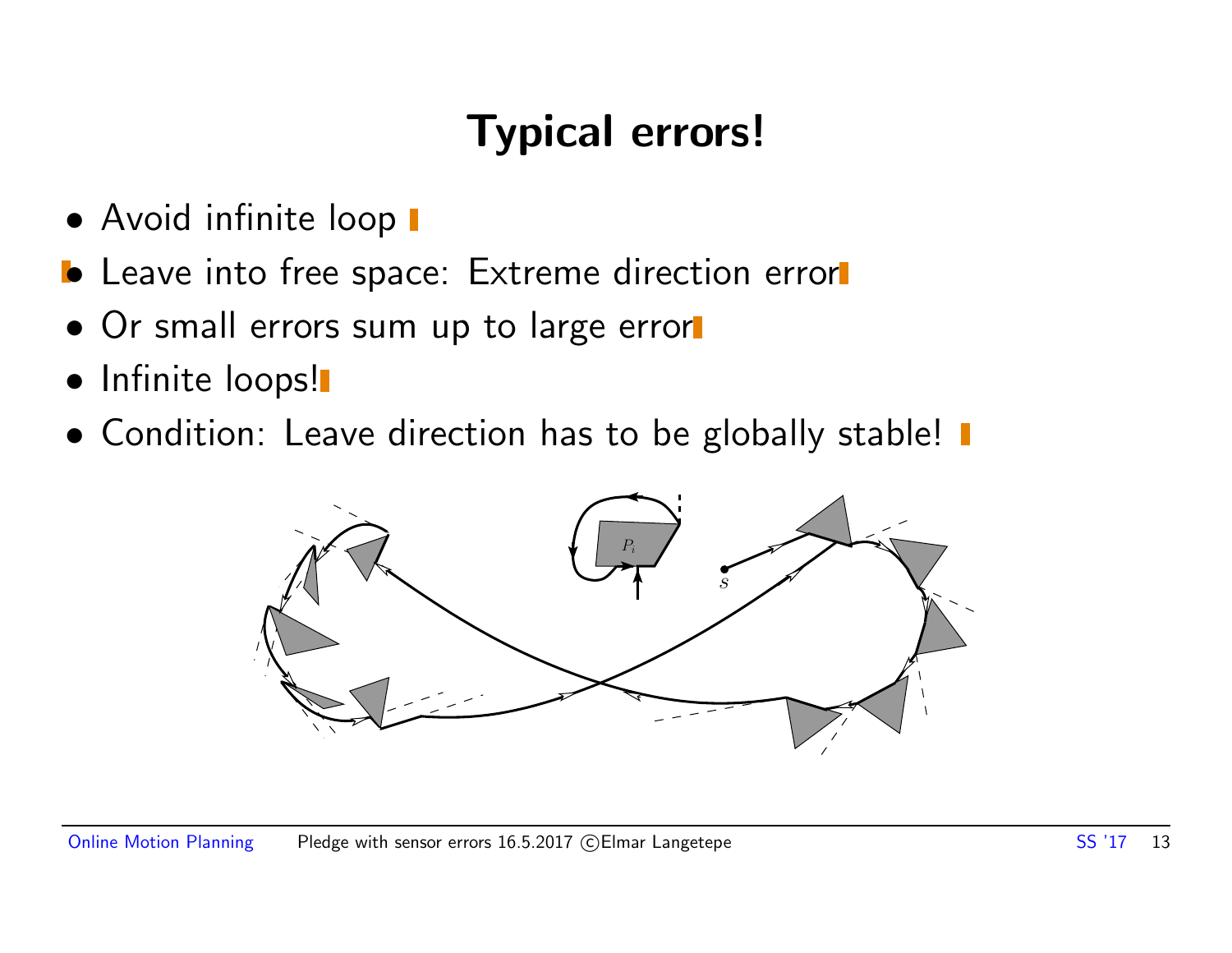• Condition: Leave into direction  $X$  has to be globally stable!  $C_{\text{free}}$ -condition for the curve!

 $\forall t_1, t_2 \in C : P(t_1), P(t_2) \in \mathcal{C}_{\text{free}} \Rightarrow |\varphi(t_1) - \varphi(t_2)| < \pi$ 

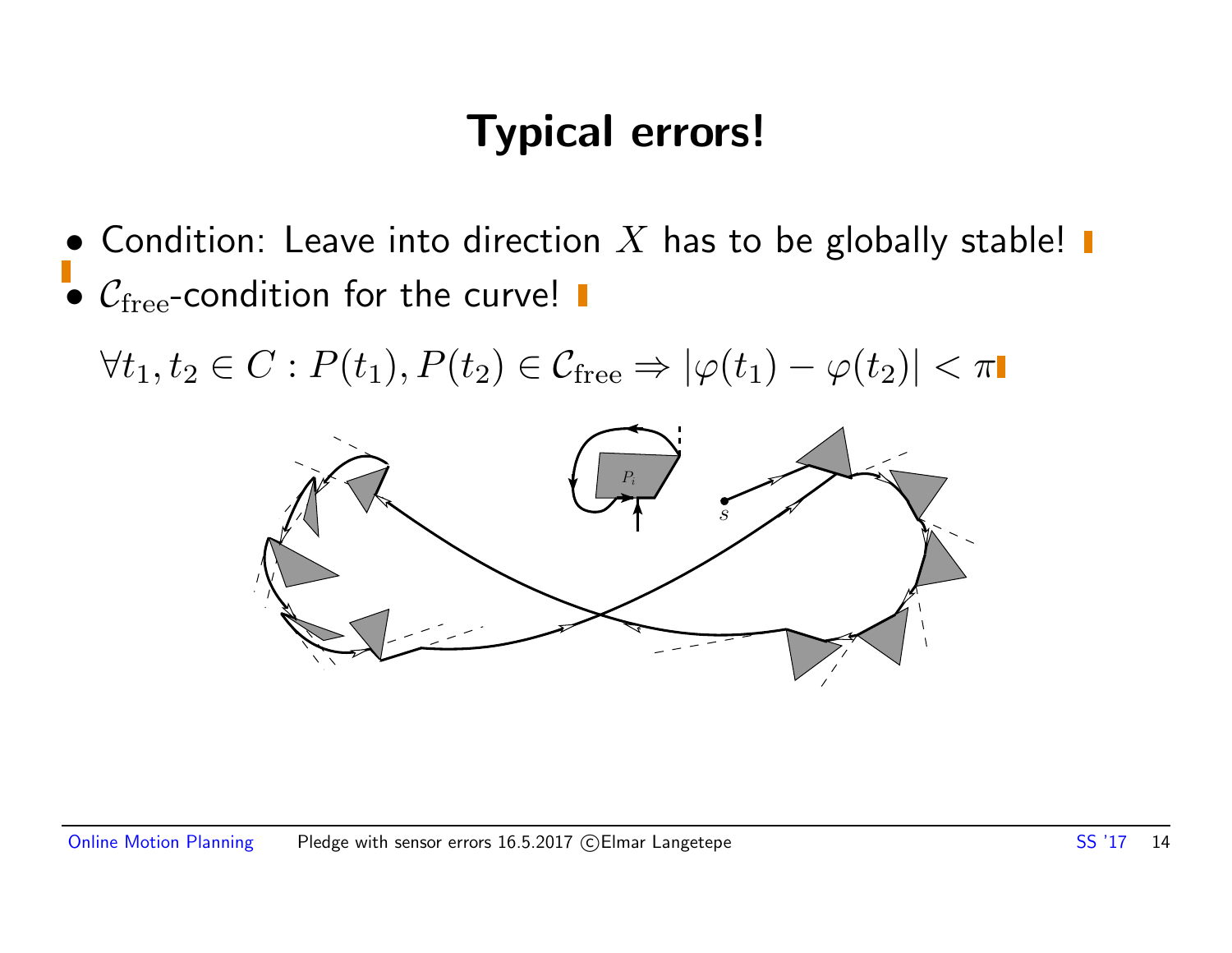- $\bullet$   $\mathcal{C}_{\mathrm{free}}$ -condition is not sufficient
- Overturn the angular counter locally at the obstacle!
- **•** Infinite loops

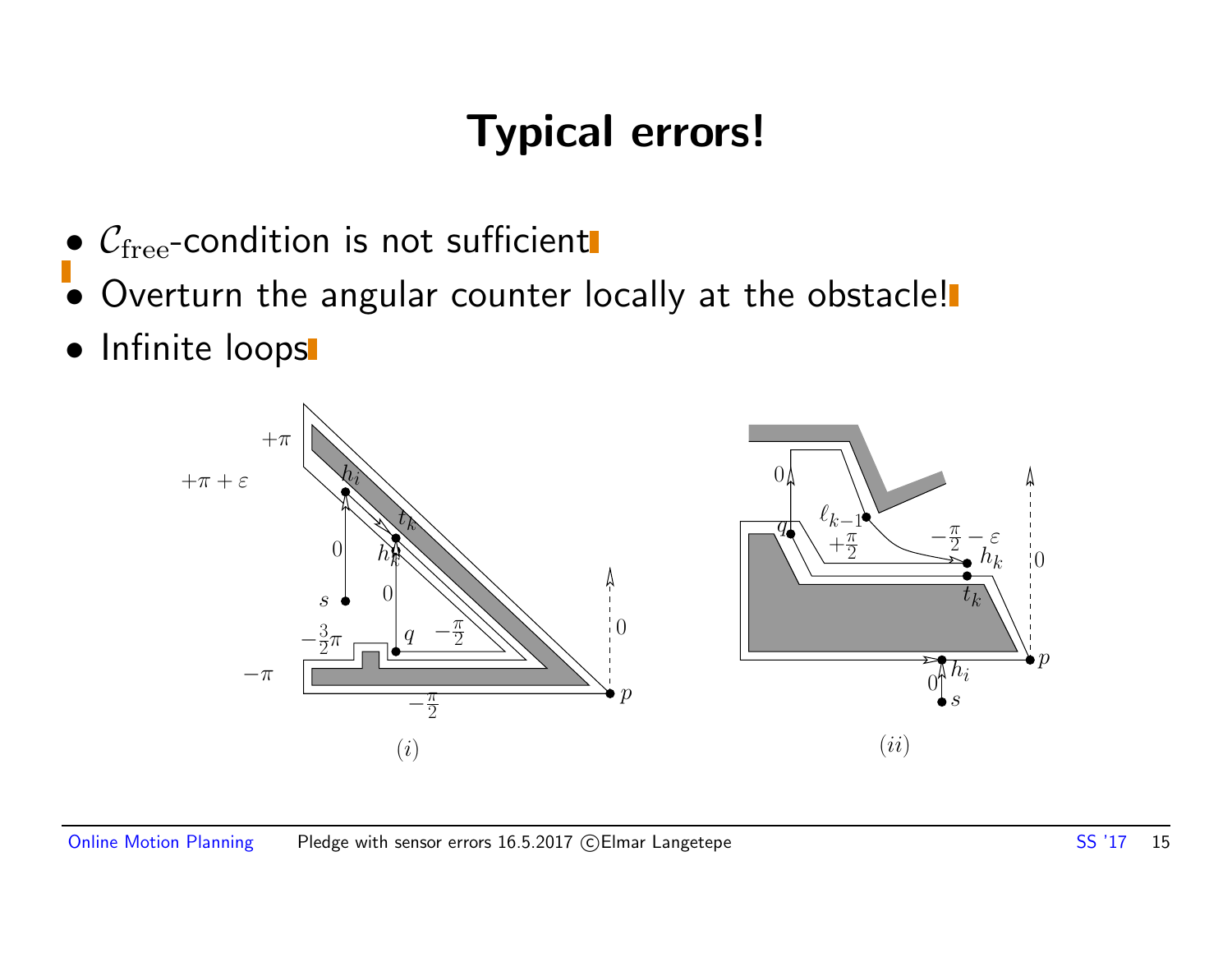- Do not overturn the counter locally
- $\bullet$   $\mathcal{C}_{\rm half}$ -condition:  $\forall h_i, t\in C: P(t) = P(h_i) \Rightarrow \varphi(t) \varphi(h_i) < \pi$

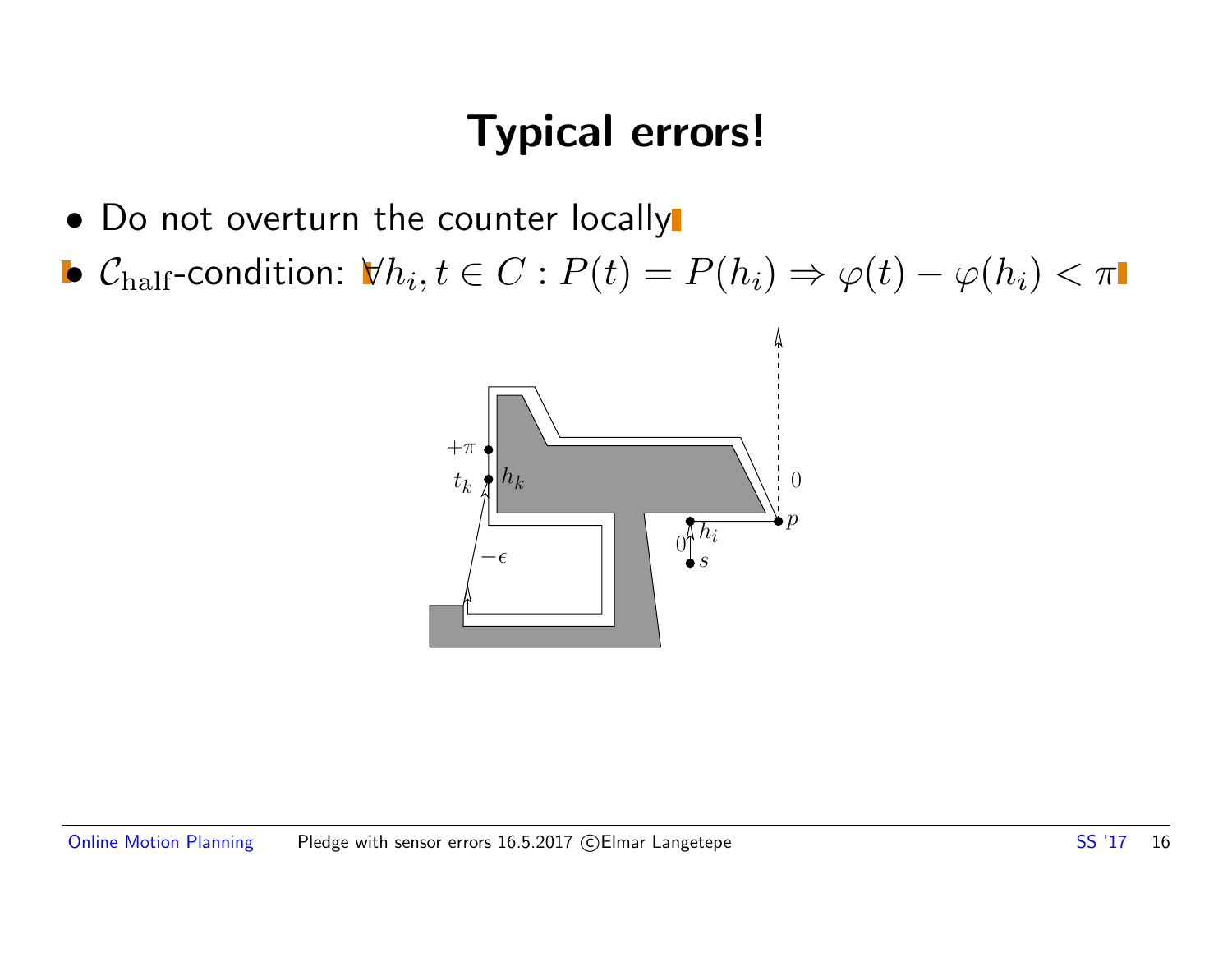# Pledge algorithm with sensor errors

Pledge-like curve!

**Def.** K class of curves in  $C_{\text{free}} \cup C_{\text{half}}$ , with the following conditions: ■

1. Parameterized curve with turn-angles and position:

$$
C(t) = (P(t), \varphi(t)) \text{ mit } P(t) = (X(t), Y(t))
$$

- 2. Curve surrounds obstacel by Left-Hand-Rule
- 3. Leavs point is a vertex of an obstacle
- 4.  $C_{\text{free}}$ -condition holds:  $\forall t_1, t_2 \in C : P(t_1), P(t_2) \in C_{\text{free}} \Rightarrow |\varphi(t_1) - \varphi(t_2)| < \pi$
- 5.  $C_{\text{half}}$ -condition holds:

 $\forall h_i, t \in C: P(t) = P(h_i) \Rightarrow \varphi(t) - \varphi(h_i) < \pi$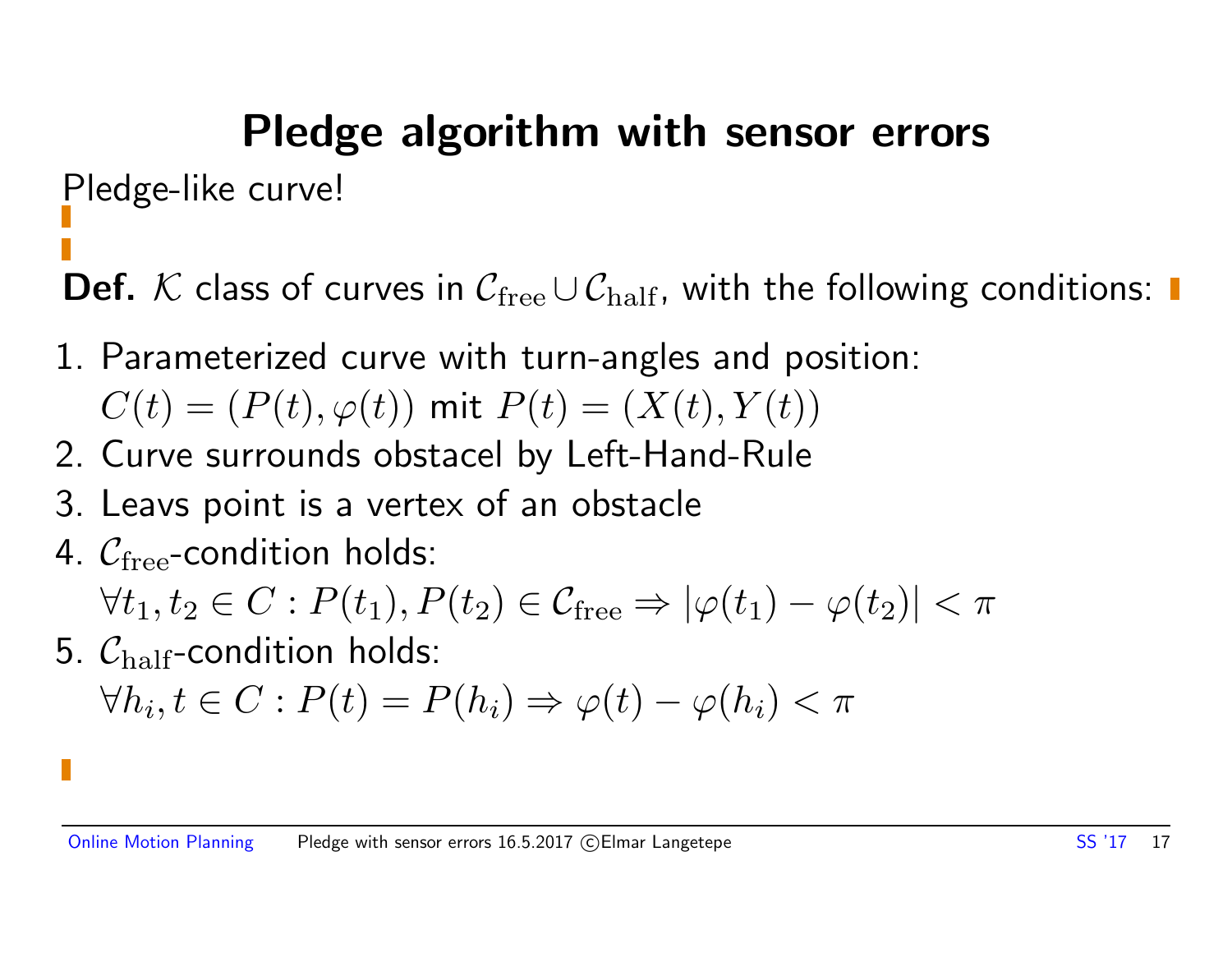## Reminder: Error situation!

- Escape direction is globally stable!
- $C_{\text{free}}$ -condition:

 $\forall t_1, t_2 \in C : P(t_1), P(t_2) \in \mathcal{C}_{\text{free}} \Rightarrow |\varphi(t_1) - \varphi(t_2)| < \pi$ 

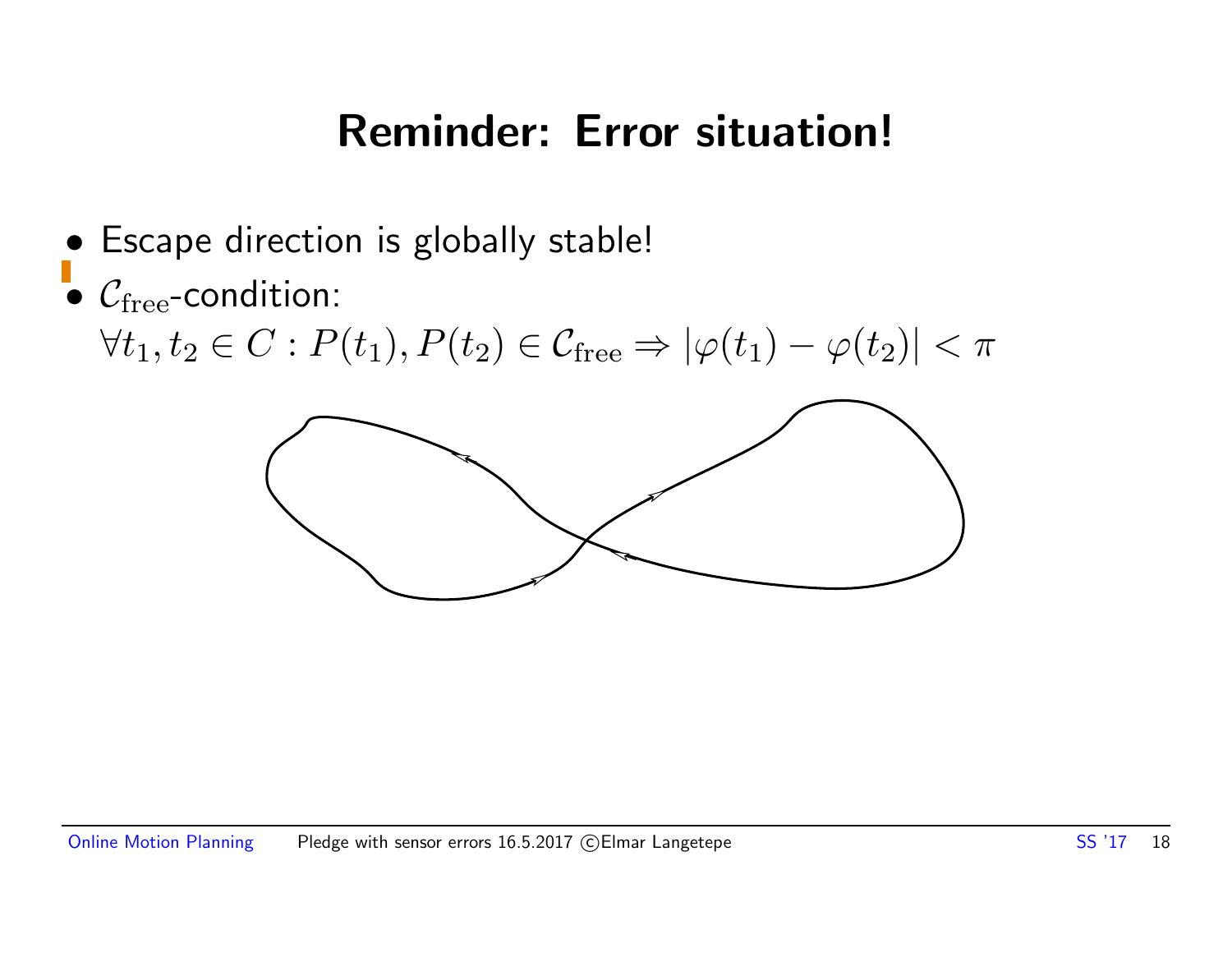#### Reminder: Error situation!

- Angular counter, no local overturn!
- $\bullet$   $\mathcal{C}_{\rm half}$ -condition:  $\forall h_i, t\in C: P(t) = P(h_i) \Rightarrow \varphi(t) \varphi(h_i) < \pi$

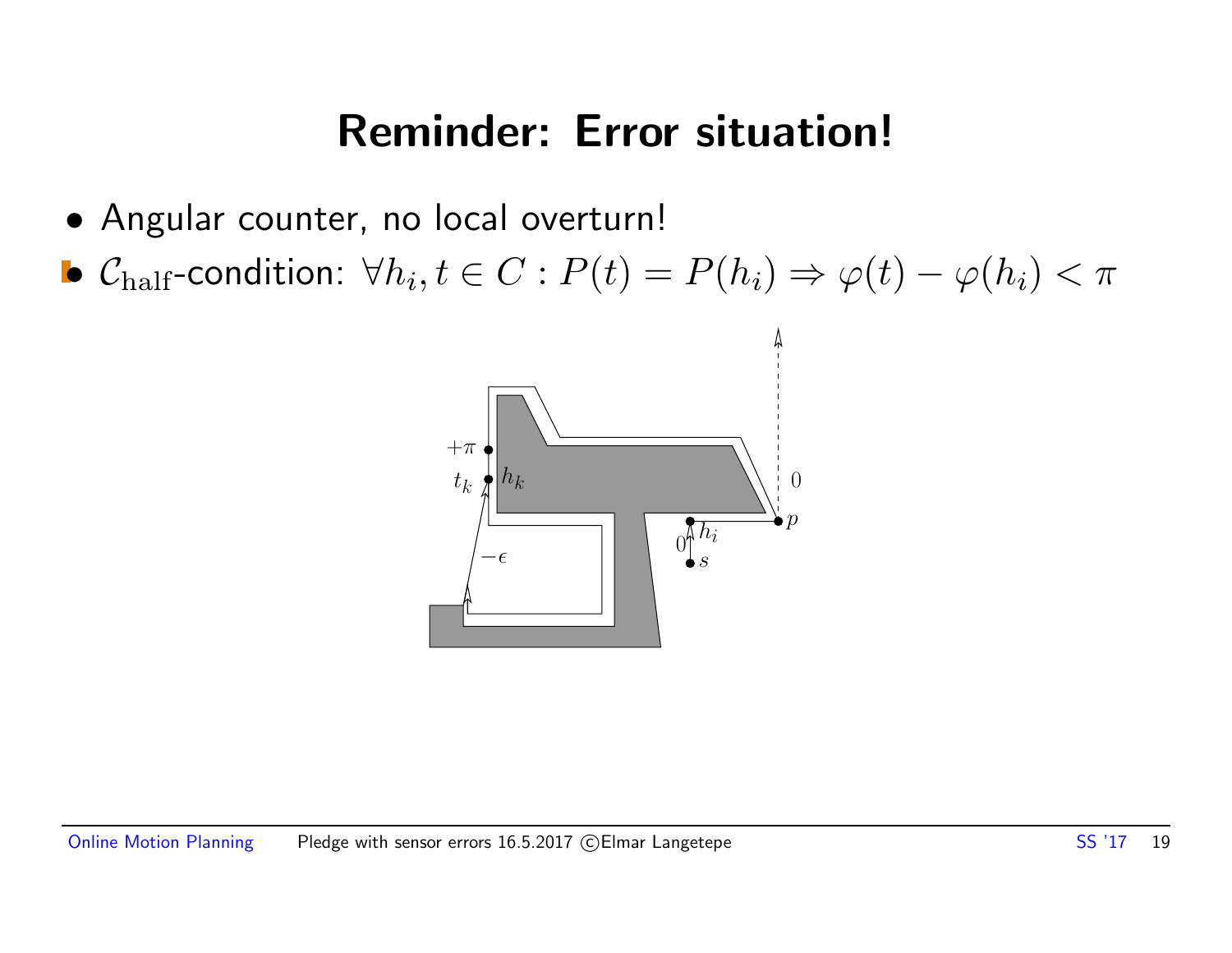#### Fulfill Curve-Definition: Hardware!

Compass with small deviation: Avoid situations!

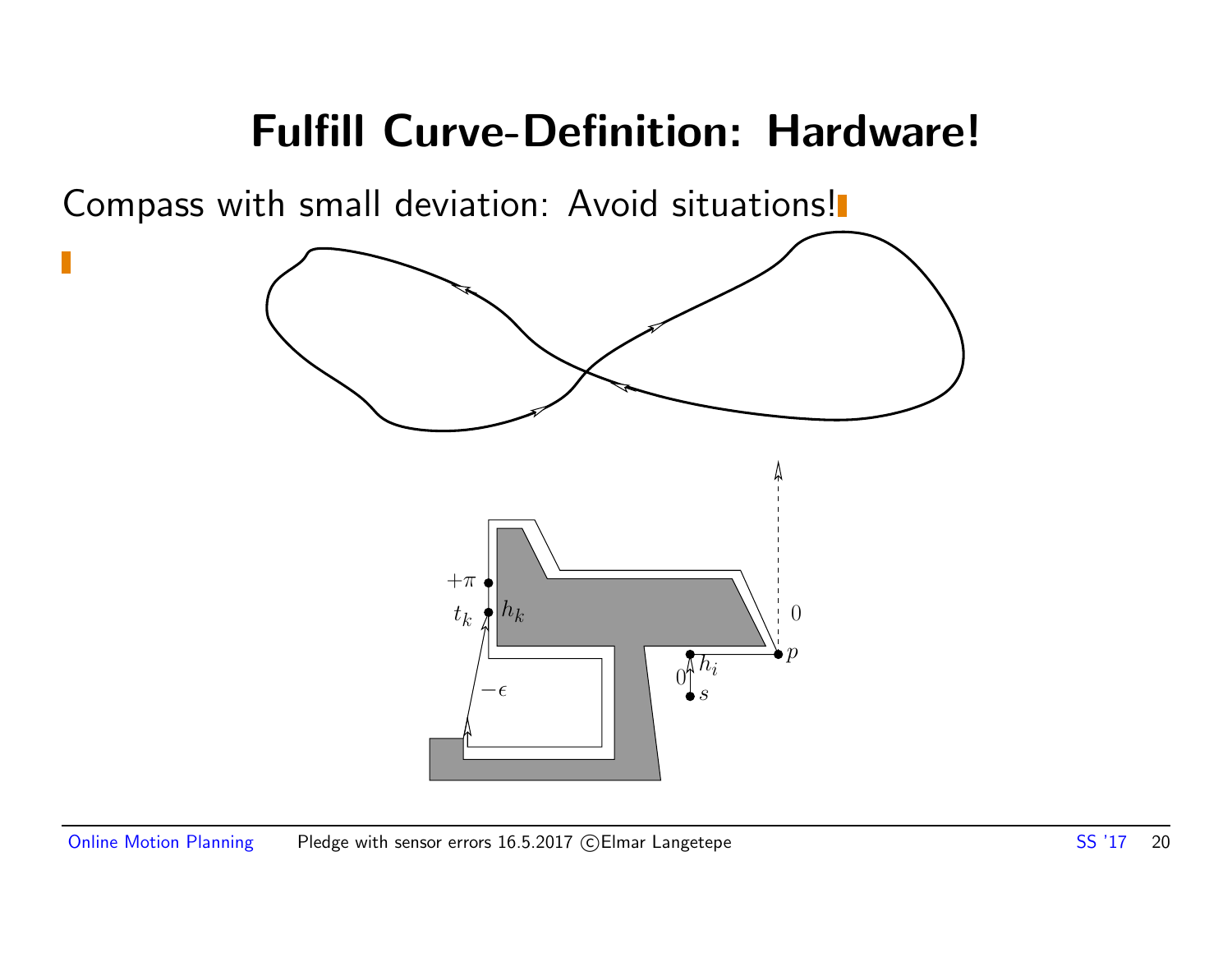# Correctness proof!

**Lemma** A curve from  $K$  has no self-intersection.

Proof:

- Assume: First crossing of  $C$  by  $t_1$  and  $t_2$
- Single loop from  $t_1$  to  $t_2$ : cw or ccw
- Case 1: Crossing in  $C_{\text{free}}$ : Contradicts  $C_{\text{free}}$ -condition!
- Case 2: Crossing in  $C_{\text{half}}$

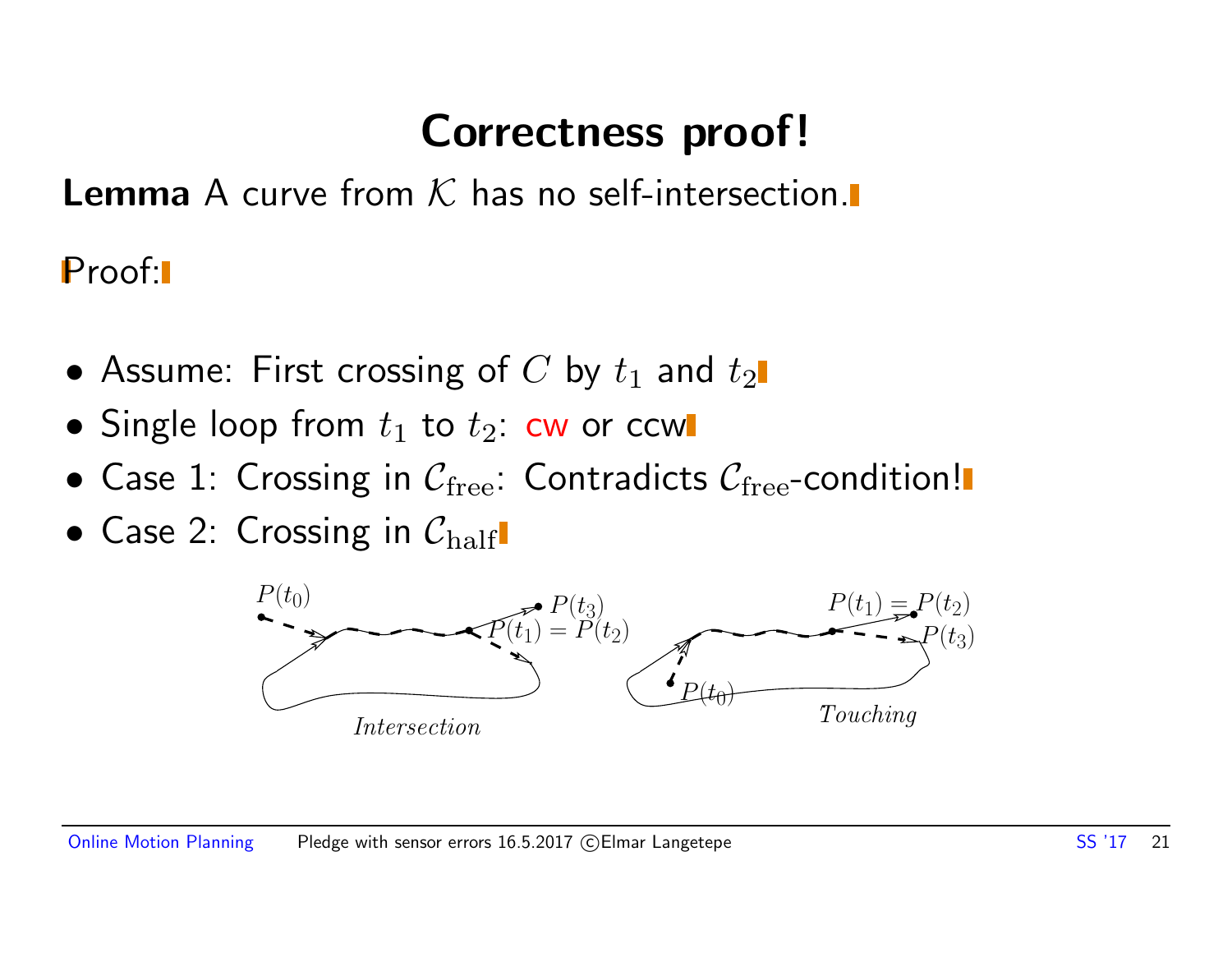# Curves of  $K$ , no self-intersection

- $\bullet$  First loop: Enter at  $h_i$ , enter at  $h_k$  again
- $\bullet$  Intersection time  $t_2$   $\blacksquare$
- $P(h_k)$  also at  $t_k$  with  $h_i < t_k < t_1$ , otherwise (ii) only touching
- $\bullet$   $\varphi(h_k^+)$  $\lambda_k^+) = \varphi(h_k) + \gamma$  with  $-\pi < \gamma < 0$
- $\bullet$  From  $t_k$  to  $h_k^+$  $\frac{+}{k}$  full turn
- $\bullet$   $\varphi(h_k^+)$  $\dot{\bar{k}}) = \varphi(t_k) - 2\pi$
- $\bullet \varphi(t_k) \varphi(h_k) < \pi$
- $\bullet \Leftrightarrow \varphi(h_k^+)$  $\lambda_k^+)+2\pi-\varphi(h_k)=\varphi(h_k)+\gamma+$  $2\pi - \varphi(h_k) < \pi$
- $\bullet \Leftrightarrow \gamma < -\pi$ , contradiction



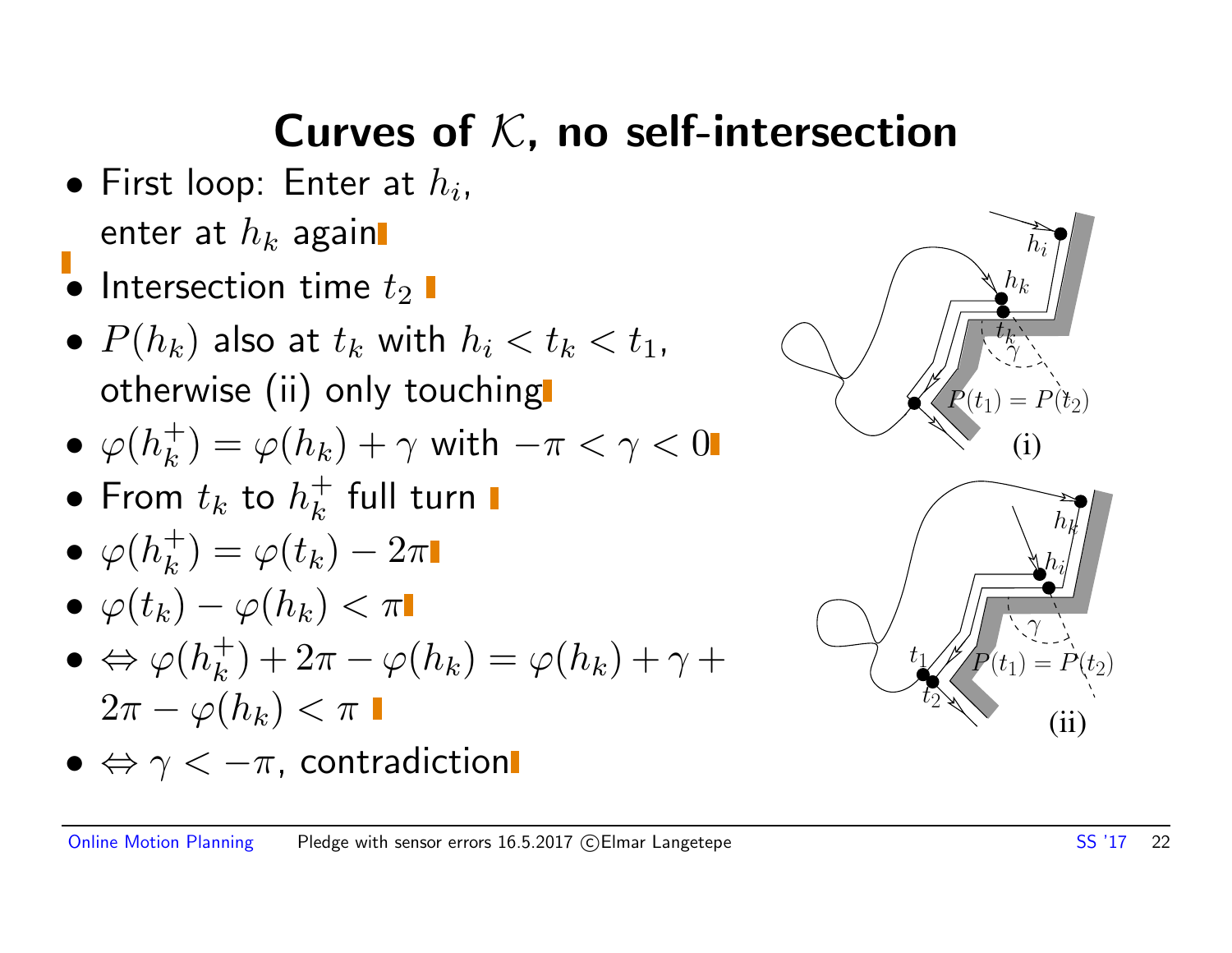#### Correctness proof, sensor errors

**Lemma** A curve from  $K$  hits any edge only once.

- $\bullet$  By contradiction! Assume  $C$  hits  $e$  twice
- $\bullet$  Hit at  $h_i$ , then cw (or ccw) and again at  $h_k$
- In  $P(h_i)$ , $P(h_k)$  with  $-\pi < \gamma_i, \gamma_k < 0$  to  $\varphi(h_i^+)$  $_{i}^{+}),\varphi (h_{k}^{+}% ,\lambda _{k}^{-})\equiv\sum_{k}\left( \chi _{k}\right) ^{k},\varphi (\lambda _{k}^{+})$  $\binom{+}{k}$
- $\bullet~h_i^+$  $\frac{1}{i}$  and  $h_k^+$  $\frac{1}{k}$  follow edge  $e \colon \varphi(h_{k}^{+})$  $\binom{+}{k} = \varphi(h_i^+)$  $\sigma_i^+) + 2j\pi, j \in Z$
- Loop without intersection: Two cases  $\varphi(h_k^+)$  $\binom{+}{k} = \varphi(h_i^+)$  $\binom{+}{i} \pm 2\pi$
- $\bullet$   $|\varphi(h_k^-)|$  $\frac{1}{k}$ ) –  $\varphi(h_i^-)$  $|\bar{i}\rangle|=|\pm 2\pi-\gamma_k+\gamma_i|>\pi$
- $\bullet$   $C_{\text{free}}$ -condition does not hold!

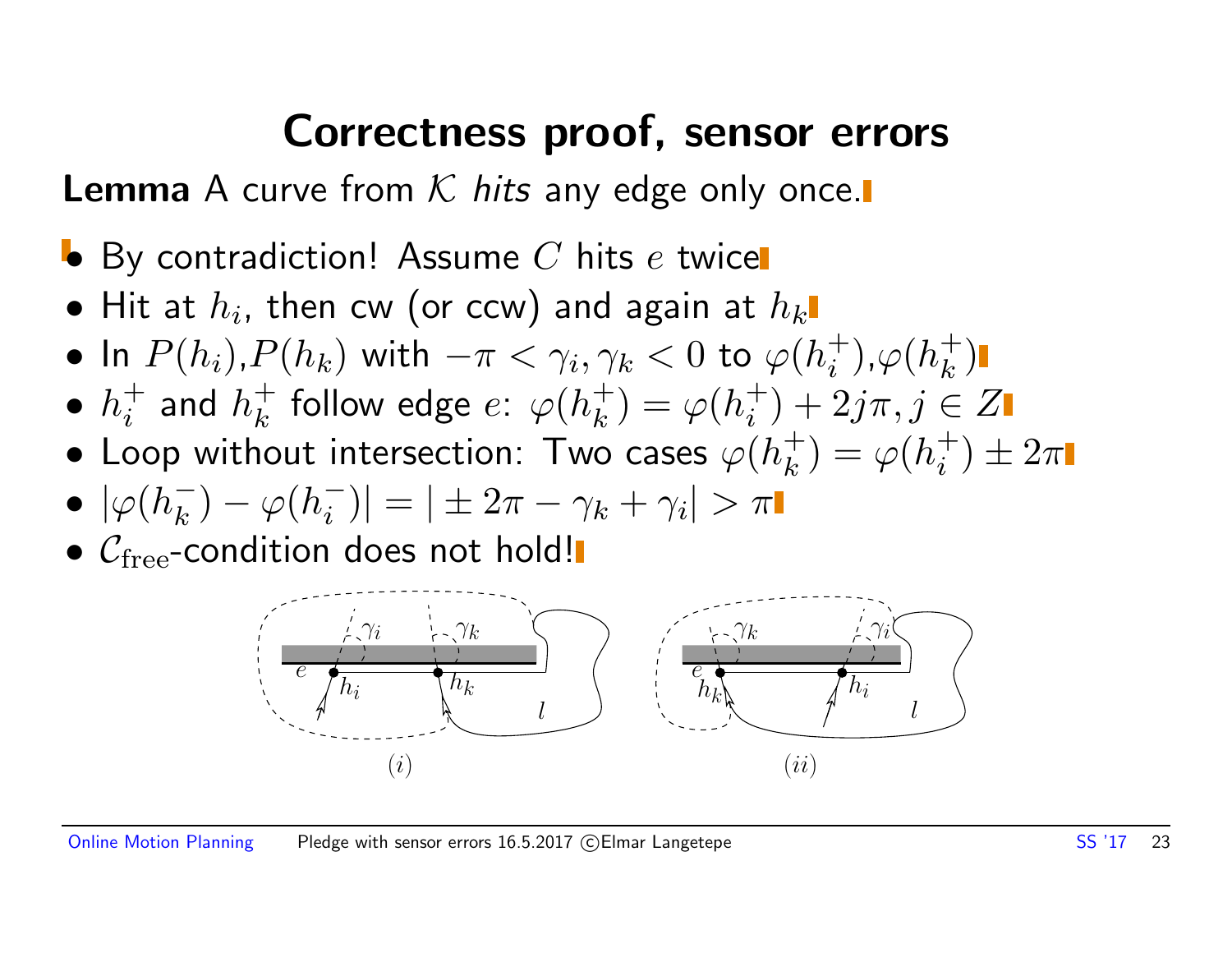## Correctness proof, sensor errors

**Lemma** For any curve from  $K$  we conclude: If the curve does not leave an obstacle any more, the obstacle encloses the curve. Proof:

- Starting point free-space
- After the last hit, the curve fully surrounds the obstacle. Any round gives  $\pm 2\pi$  to angular counter
- Positive? Compare to last hitpoint:  $C_{\text{half}}$ -condition
- $\bullet$   $\mathcal{C}_{\rm half}$ -cond $\colon \forall h_i, t\in C: P(t) = P(h_i) \Rightarrow \varphi(t) \varphi(h_i) < \pi$
- Therefore:  $-2\pi$ , Left-Hand-Rule, enclosed!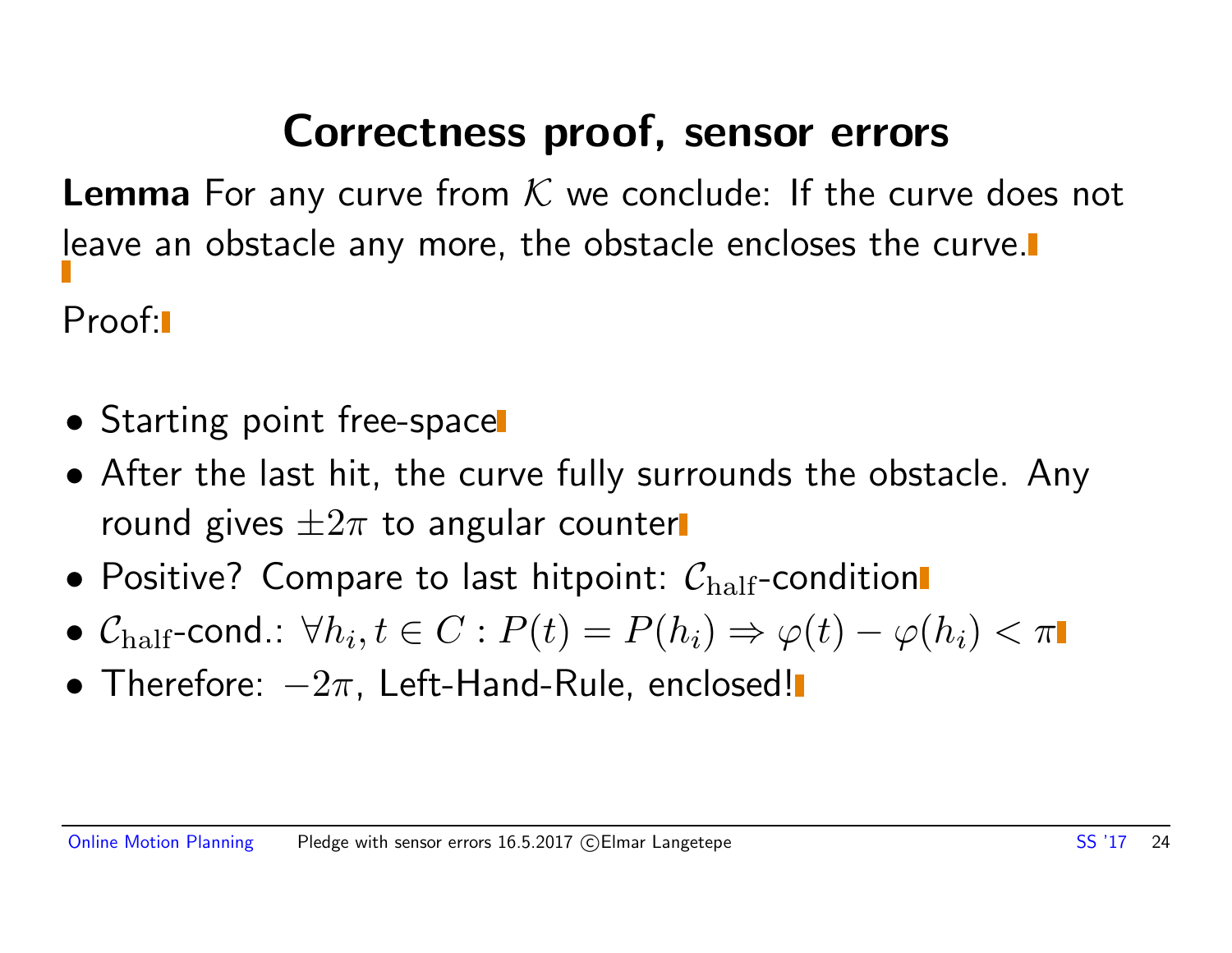## Correctness proof, sensor errors

**Theorem** Any curve from K leaves a labyrinth, if this is possible.  $\blacksquare$ 

- Starting-point free-space
- Assume: There is a successful path!
- **Lemma**: Has to leave any obstacle after a while!
- Lemma: Hit any edges only once! I
- Finally the labyrinth will be left!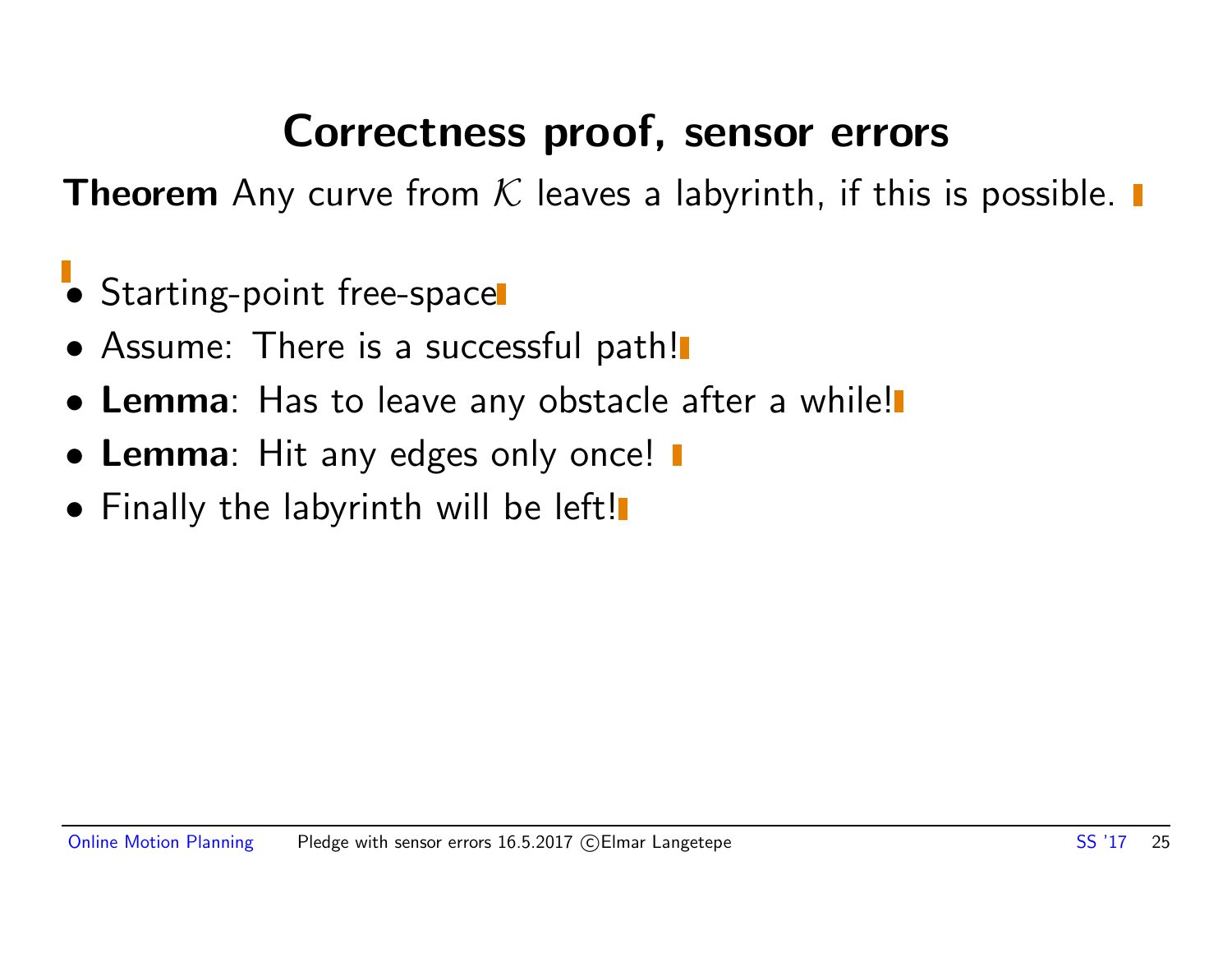## Make use of a compass

**Corollary** By a compass with deviation less than  $\frac{\pi}{2}$ , any labyrinth will be left by a pledge like algorithm.

- Free-space angular range  $(-\frac{\pi}{2})$  $\frac{\pi}{2}, +\frac{\pi}{2}$  $\frac{\pi}{2})$
- Direction deviates at most  $\pi$ !
- $\bullet$   $C_{\text{free}}$ -condition holds!
- Along the boundary: Maximal overturn  $+\frac{\pi}{2}$ 2
- Free-space minimal  $-\frac{\pi}{2}$ 2
- Together:  $\forall h_i, t \in C: P(t) = P(h_i) \Rightarrow \varphi(t) \varphi(h_i) < \pi$  holds!
- $\bullet$   $C_{\text{half}}$ -condition holds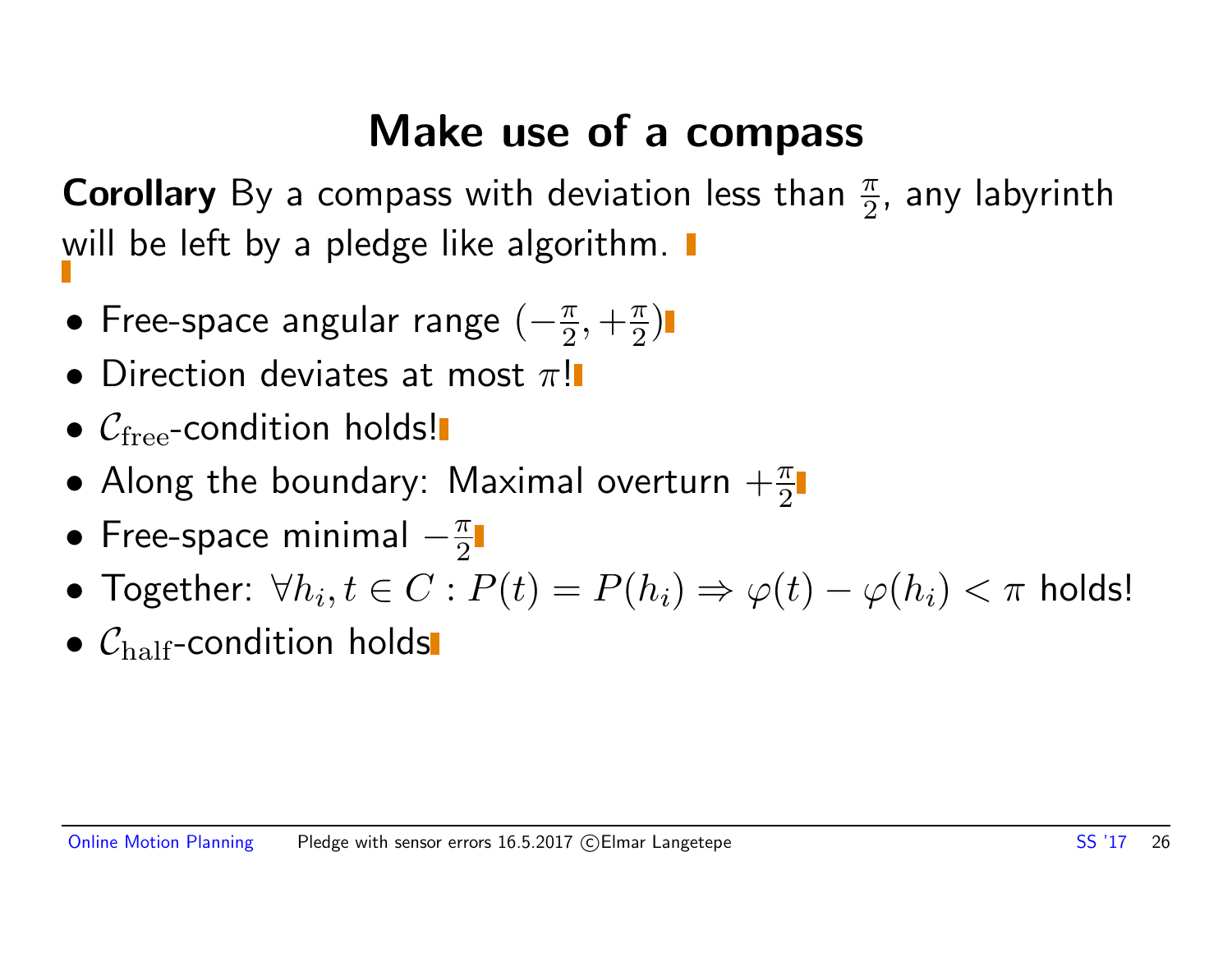# Application! Rectangular scene!

- Scene allows roughly correct counting!
- Axis-parallel edges! **I**
- $\bullet$  Right-Turn, Left-Turn, count  $+1$ , -1, exact leave!
- Turning detected at the polygons!
- Free-Space: Deviation in  $(-\frac{\pi}{2})$  $\frac{\pi}{2}, +\frac{\pi}{2}$  $\frac{\pi}{2})$
- Horizontal edge  $\blacksquare$
- Vertical egde can be ignored: Slip along the edge!

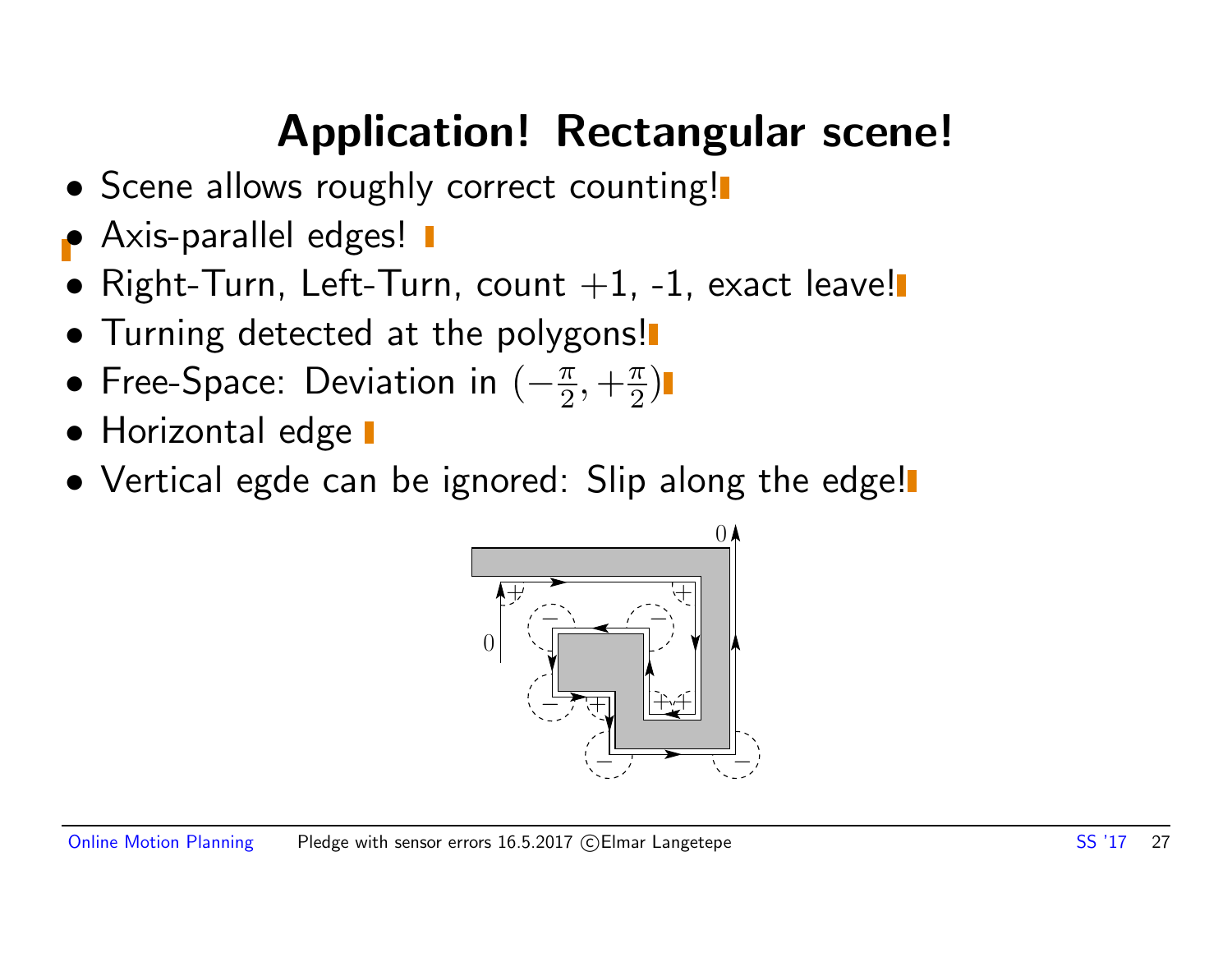# Applications!

Corollary Axis-parallel environment, deviation in the free space within range  $(-\frac{\pi}{2})$  $\frac{\pi}{2}, +\frac{\pi}{2}$  $\left(\frac{\pi}{2}\right)$ , distinguish horizontal and vertical edges: Escape from a labyrinth!

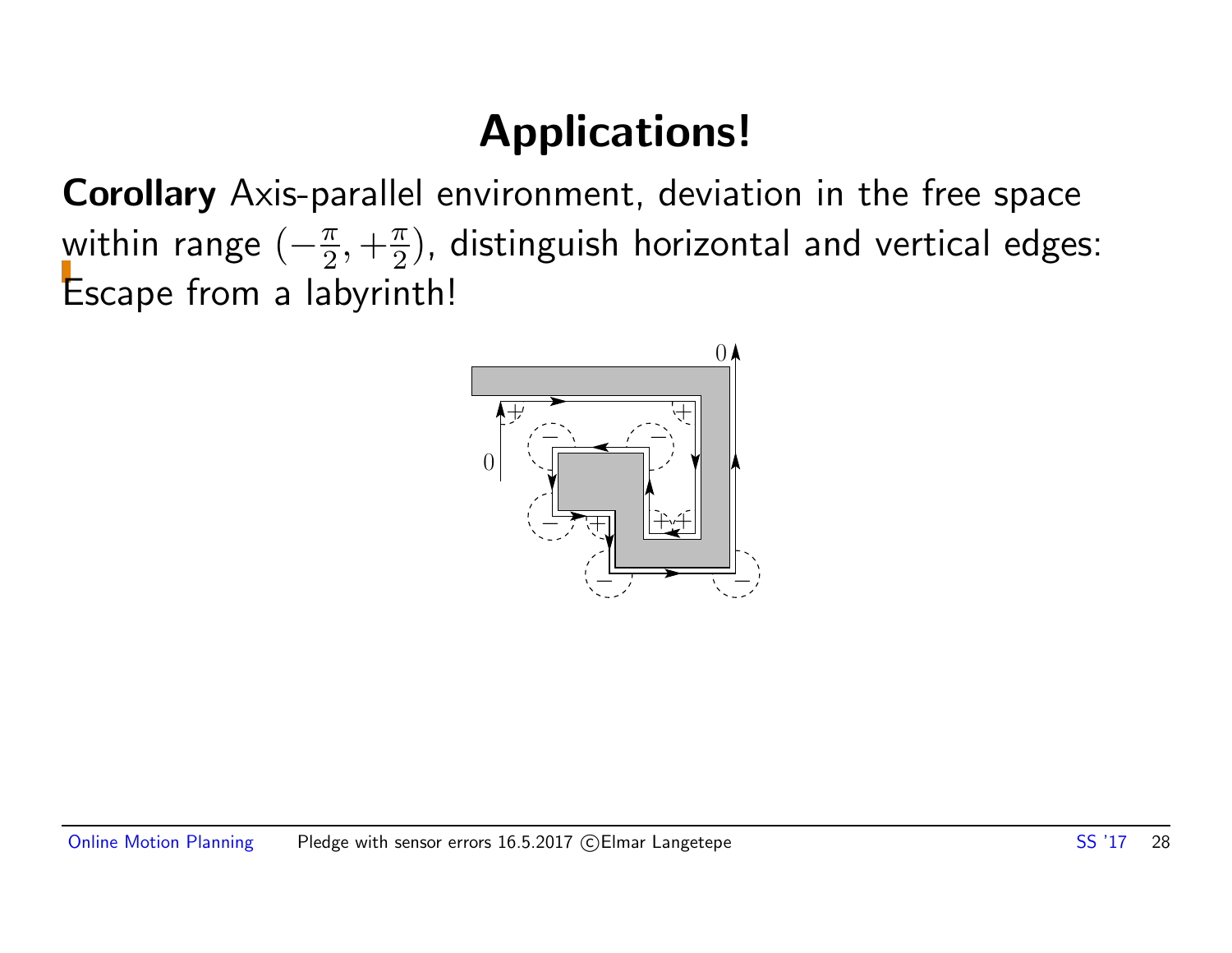# Deviations from axis-parallel: Pseudo orthogonal

- Small devaitions at the vertices! From global coordinates!
- 1. Condition: Numbers convex vert.  $=$  reflex vert.  $+4$
- Small deviations!
- div $(e)$ :  $e = (v, w)$  smallest deviation from horizontal/vertical line passing durch  $v$  und  $w$
- div $(P) := \max_{e \in P} \text{div}(e) \leq \delta$ , Def.:  $\delta$ -pseudo orthogonale Szenel

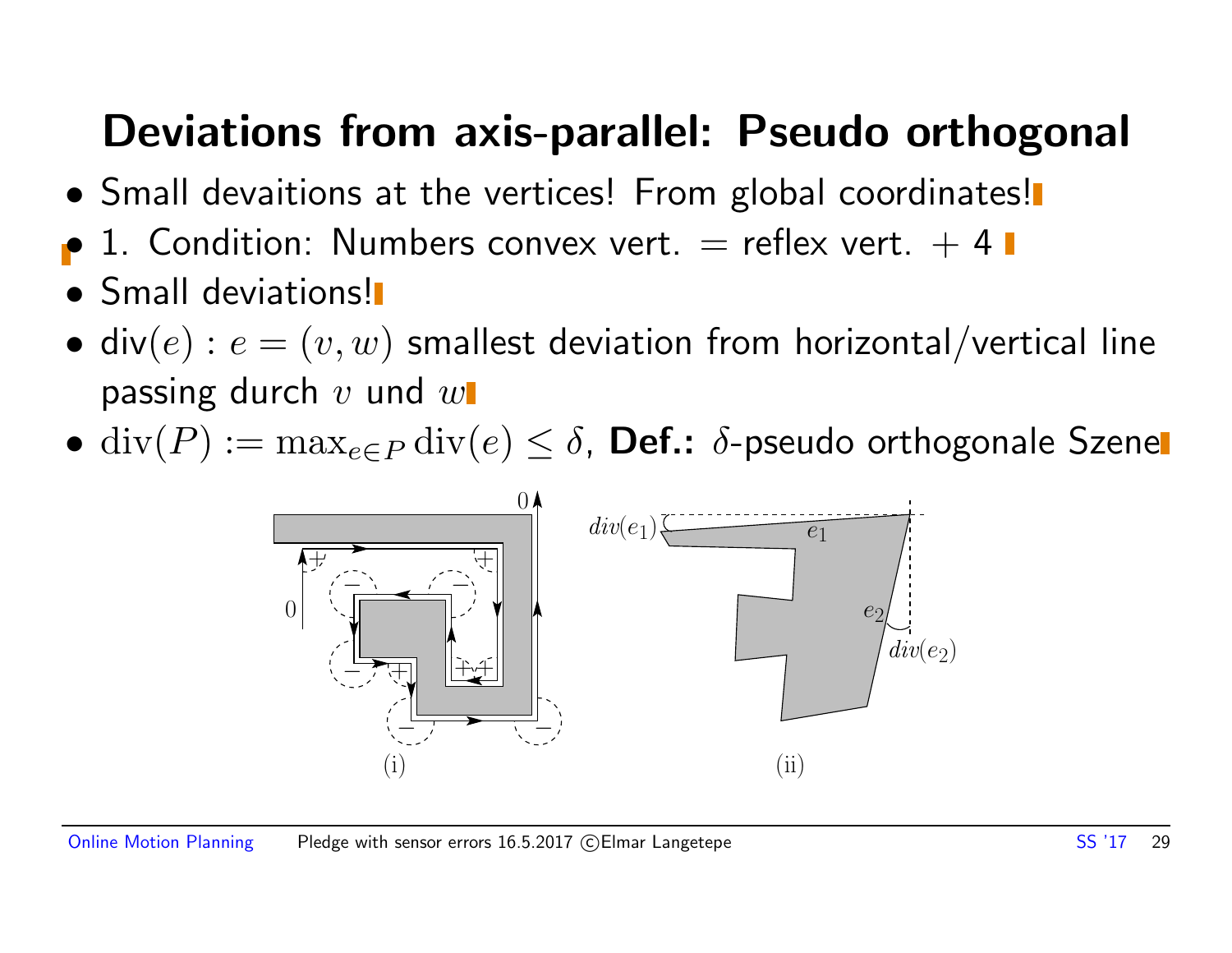# Szene  $\delta$ -pseudo orthogonal

**Corollary**  $\delta$ -pseudo-orthogonal scene P. Measure angles with precision  $\rho$  s.th.  $\delta + \rho < \frac{\pi}{4}$ . Deviation in the free space always smaller than  $\frac{\pi}{4}-2\delta-\rho$  from global starting direction. Escape from a labyrinth is guaranteed

- 1. Distinguish reflex/convex corners: Counting the turns!
- 2. Max. global deviation of starting direction: Intervall  $\pi$
- 3. Distinguish: Horizontal/Vertical

Proof: Blackboard!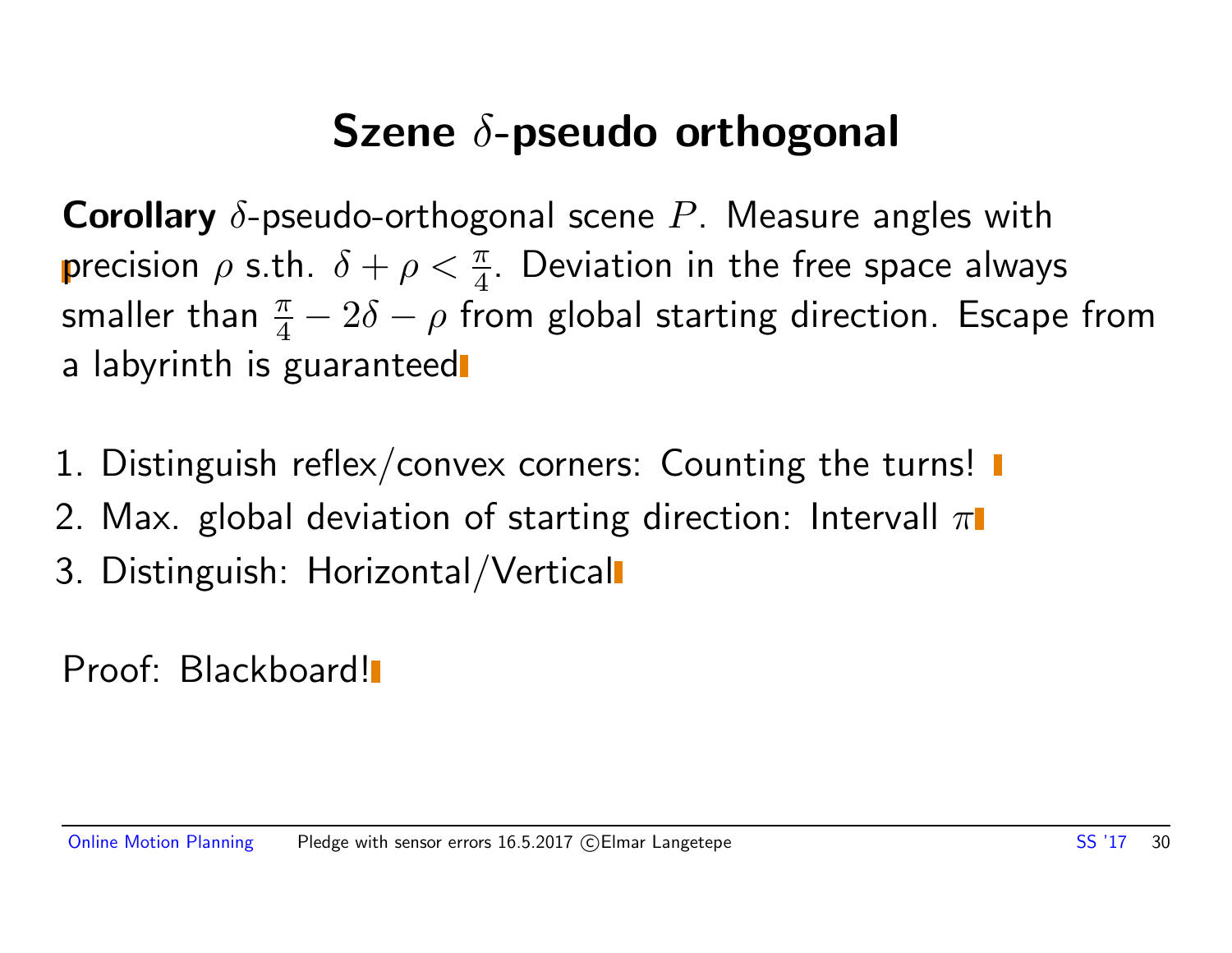#### $\delta$ -pseudo orthogonal scene

- Precision  $\rho$  with  $\delta + \rho < \frac{\pi}{4}$
- Free-space max. deviation  $\frac{\pi}{4} 2\delta \rho$
- 1. Distinguish reflex/convex corners: Worst-case



convex vertex



Online Motion Planning Pledge with sensor errors 16.5.2017 (C) Elmar Langetepe SS '17 31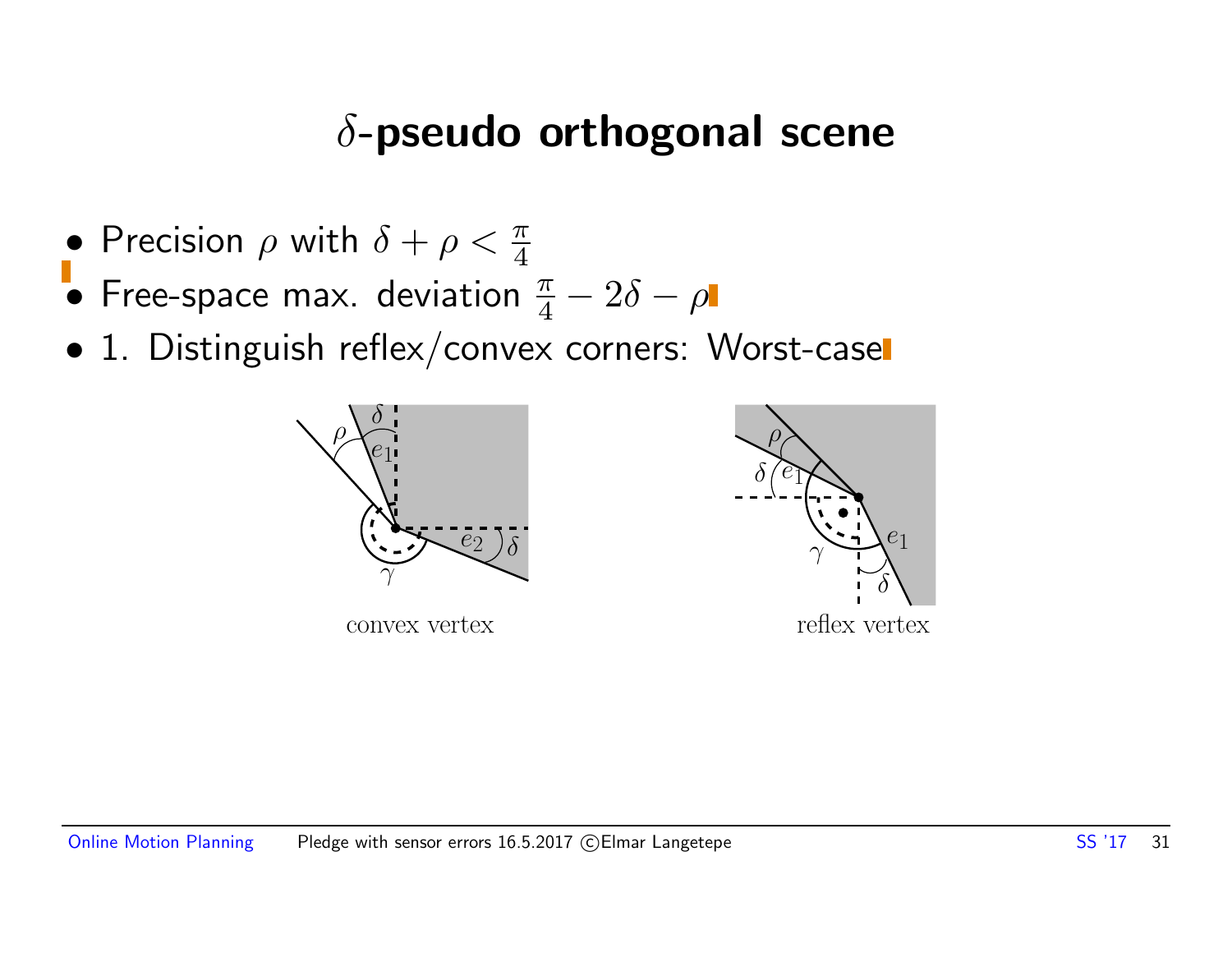## Szene δ-pseudo orthogonal

- Precision  $\rho$  with  $\delta + \rho < \frac{\pi}{4}$
- Free-space max. deviation  $\frac{\pi}{4} 2\delta \rho$
- 3. Horizontal/vertical: Worst-case